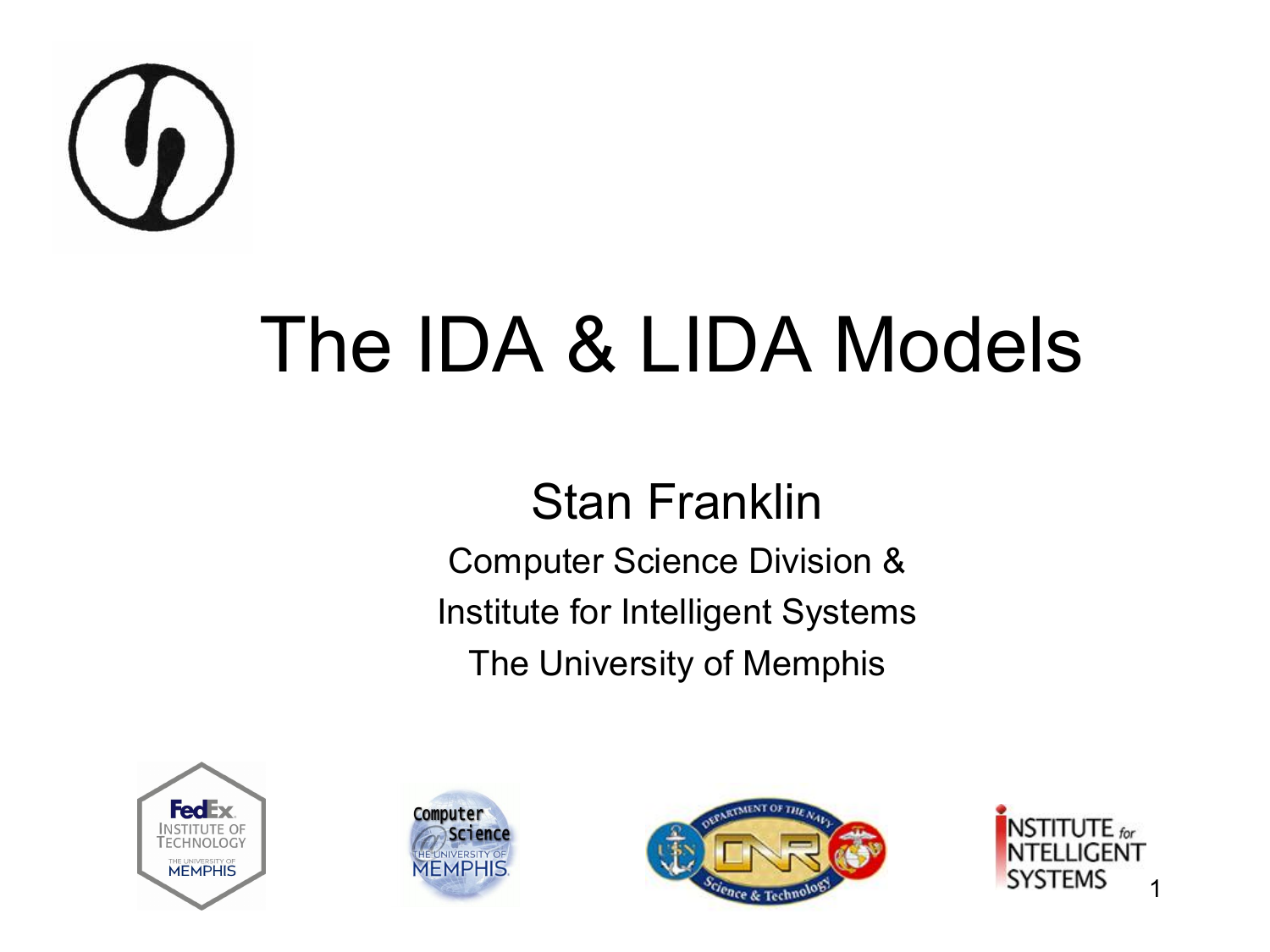

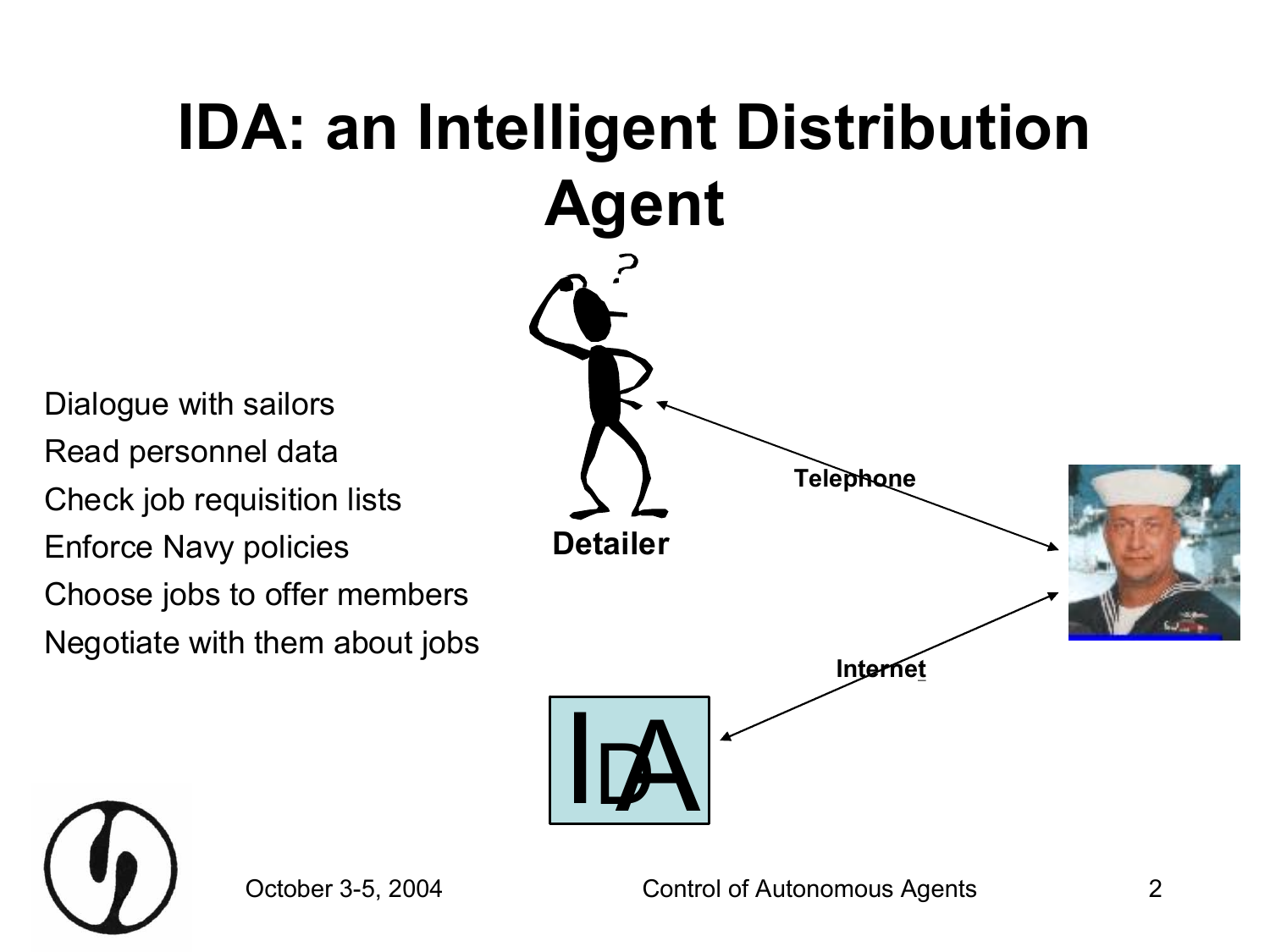## Who's IDA

- Autonomous software agent
	- Environment—real world (computer, Java VM, network)
	- Senses—strings of characters
	- Actions—natural language email, many internal actions
	- Drives—to find and negotiate new jobs for sailors
- Supported by the US Navy
- Computational IDA
	- Complete, up and running
	- Tested, demonstrated, approved by the Navy

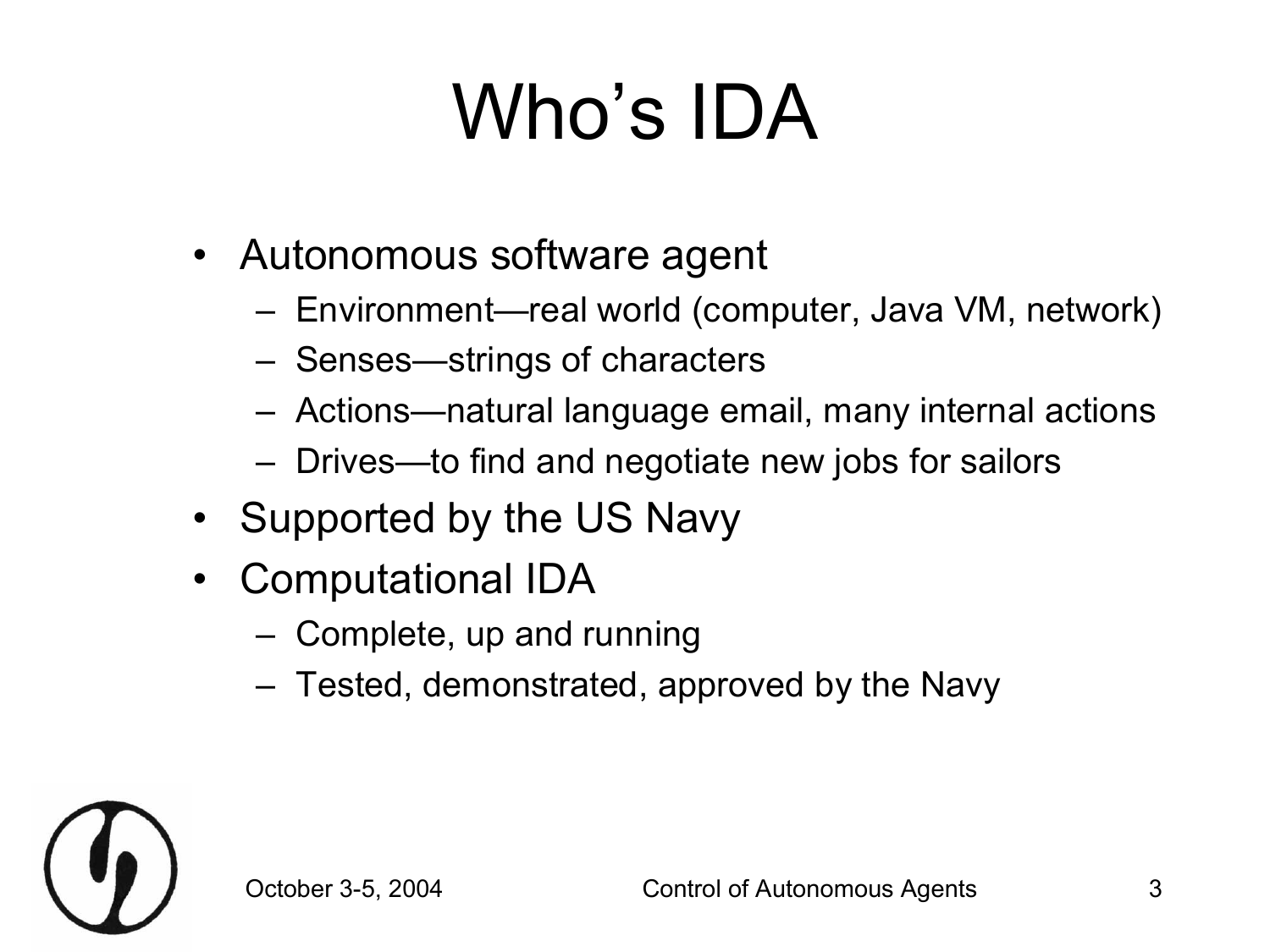## The IDA Model

- Conceptual model of cognition
- Computational model plus additional designed but unimplemented cognitive processes
- A general model such as SOAR, Act-R, C&I
- Models a broad swath of cognitive functions
- A functional integrative theory (FIT), producing empirically based, qualitative hypotheses about how minds work

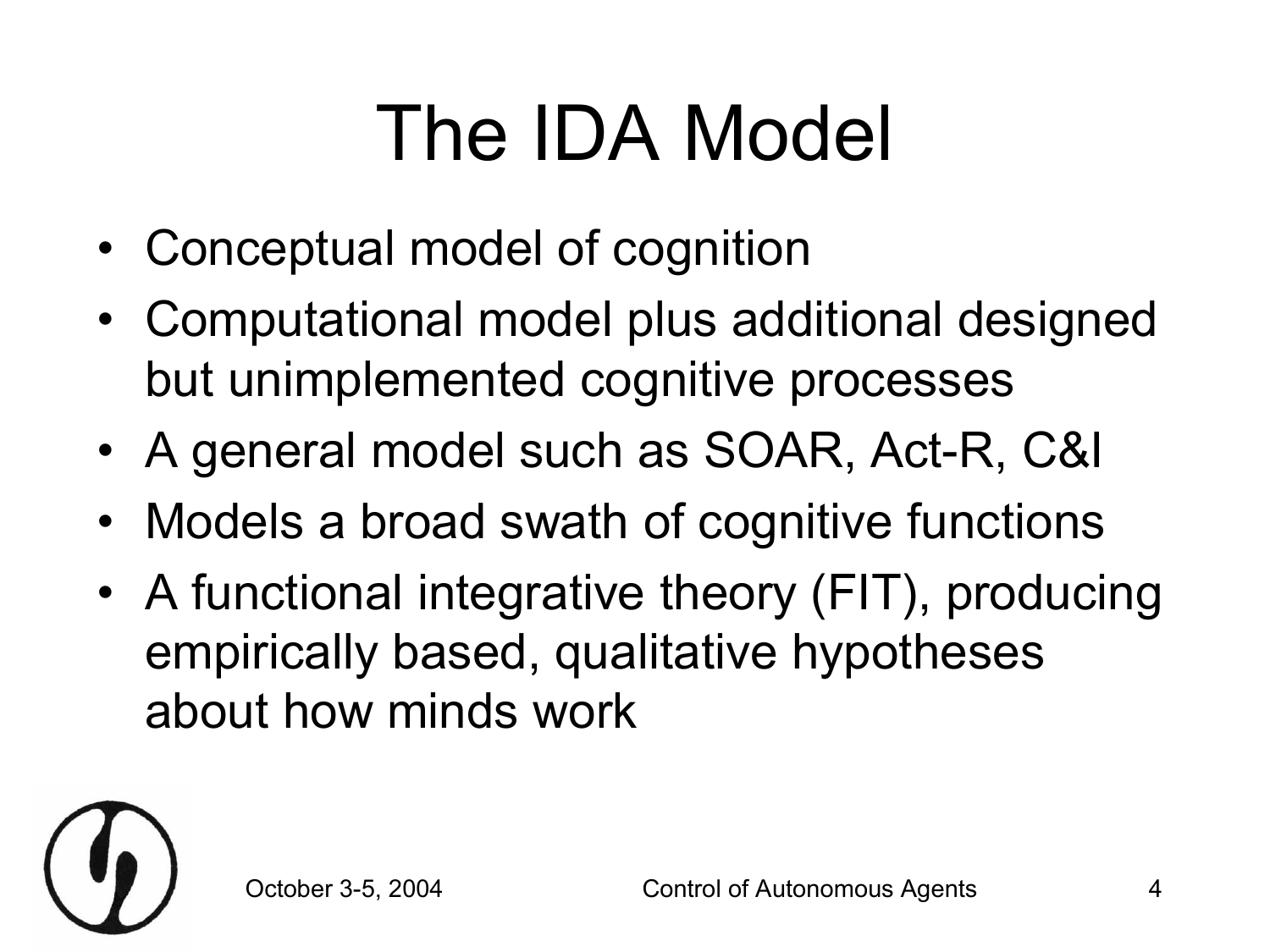## The IDA Model's Cognitive Functions

- Perception
- Working memory
- Episodic memory
- Long-term memory
- Consciousness
- Action selection
- Emotion
- **Deliberation**
- Volition
- **Metacognition**
- Automization
- Non-routine problem solving
- Language generation and understanding

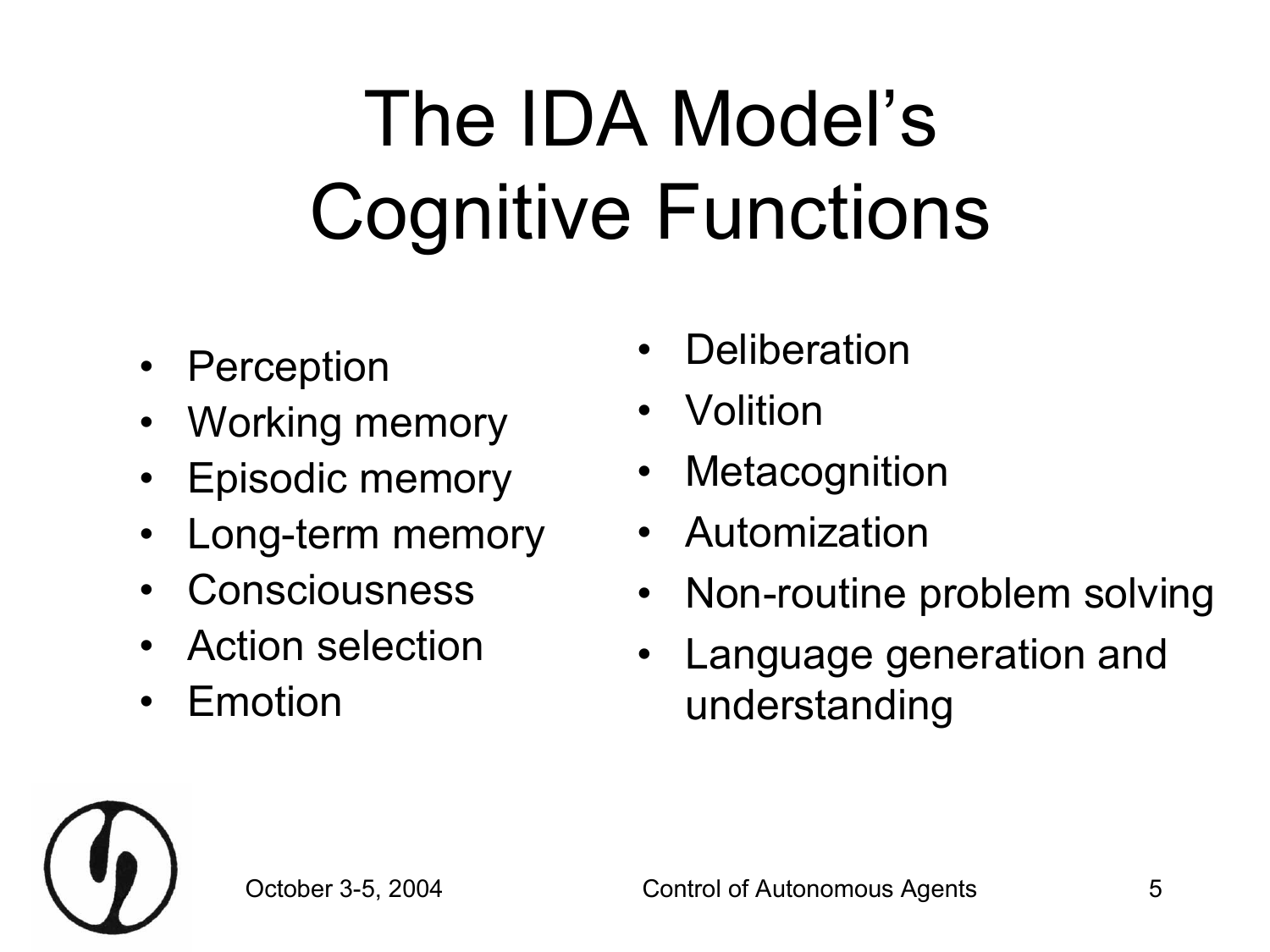#### IDA's Architecture

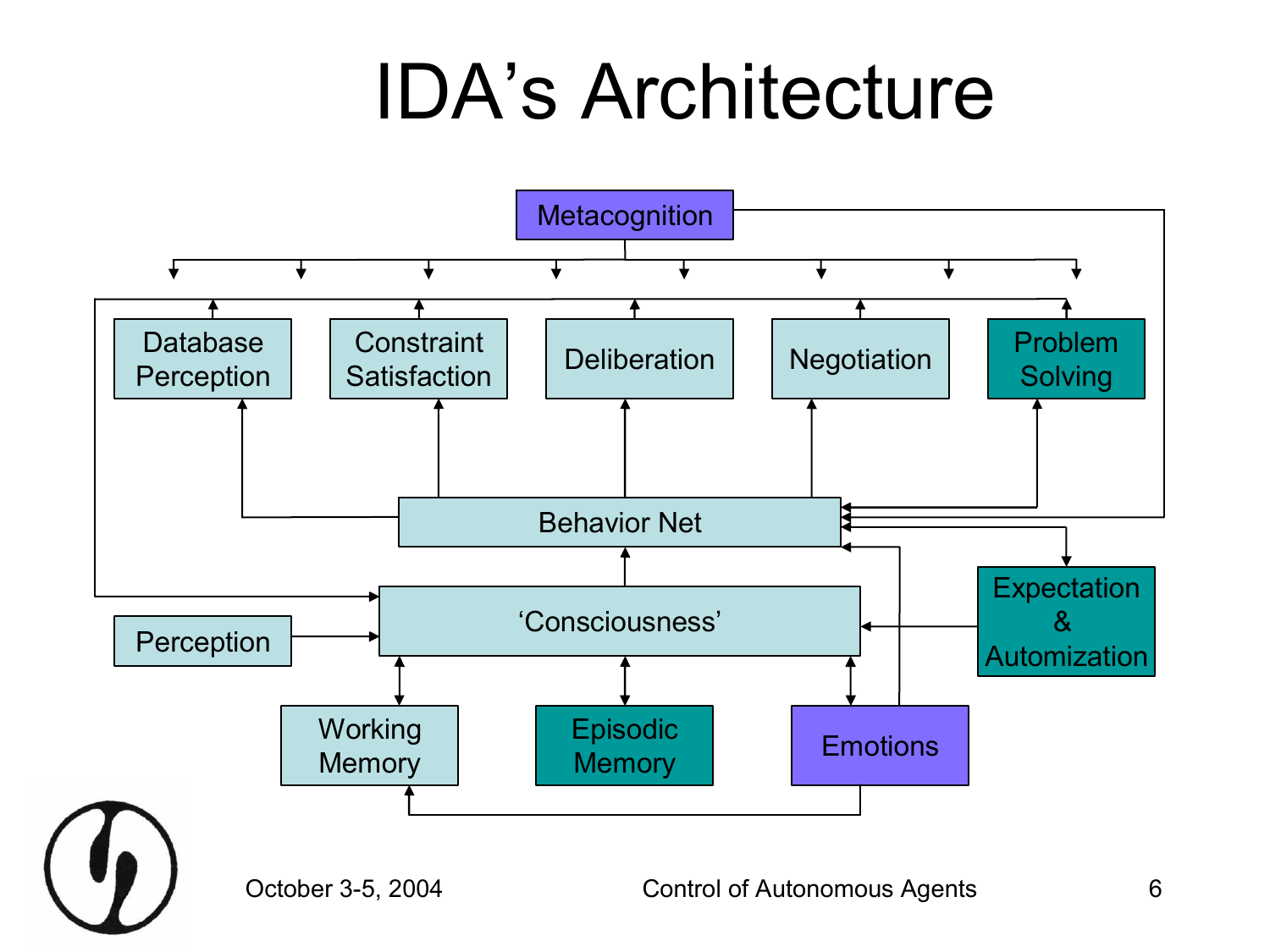### Cognitive Cycles

• Every autonomous agent operates by frequent iteration of sense-process-act cycles

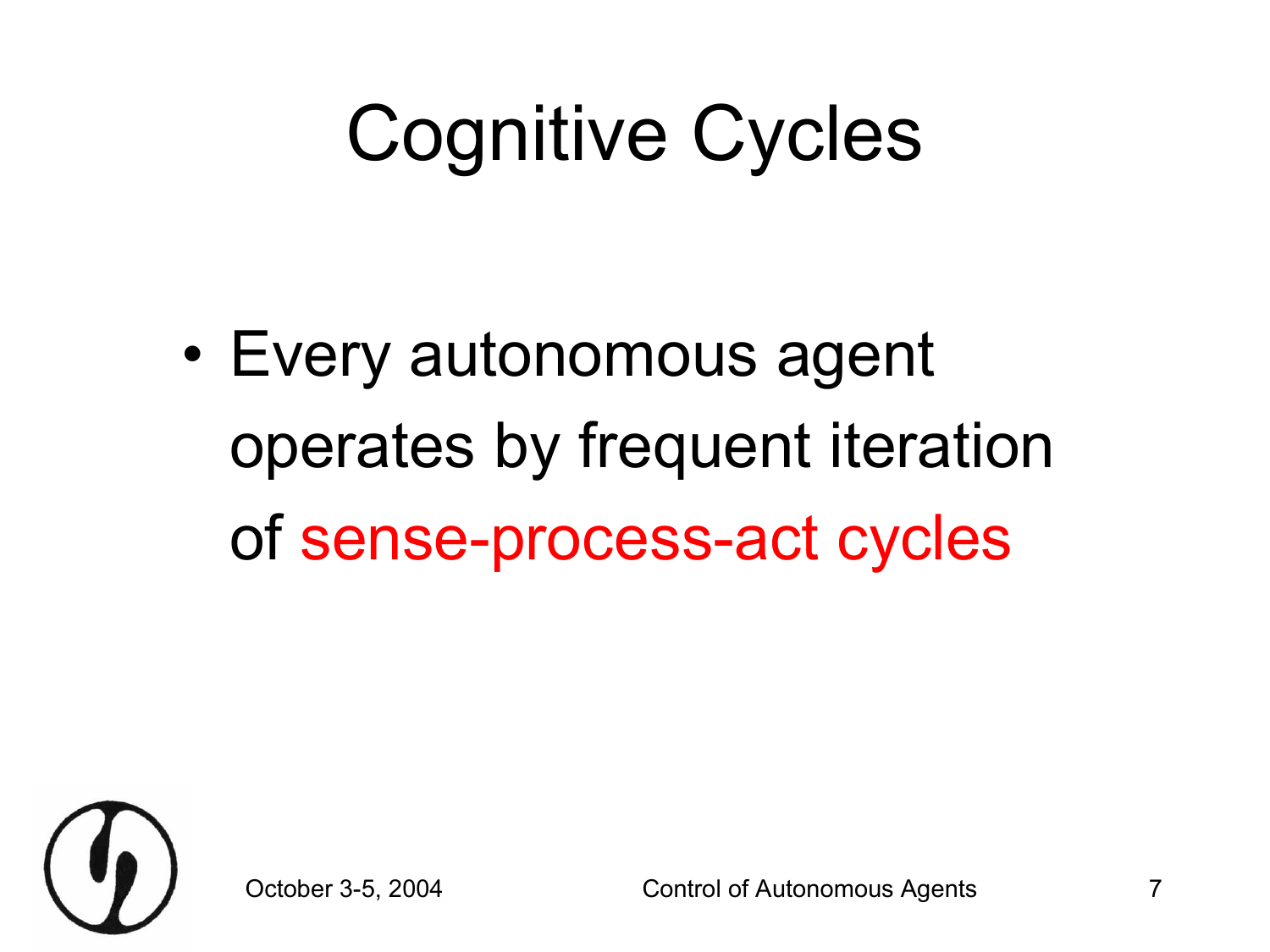

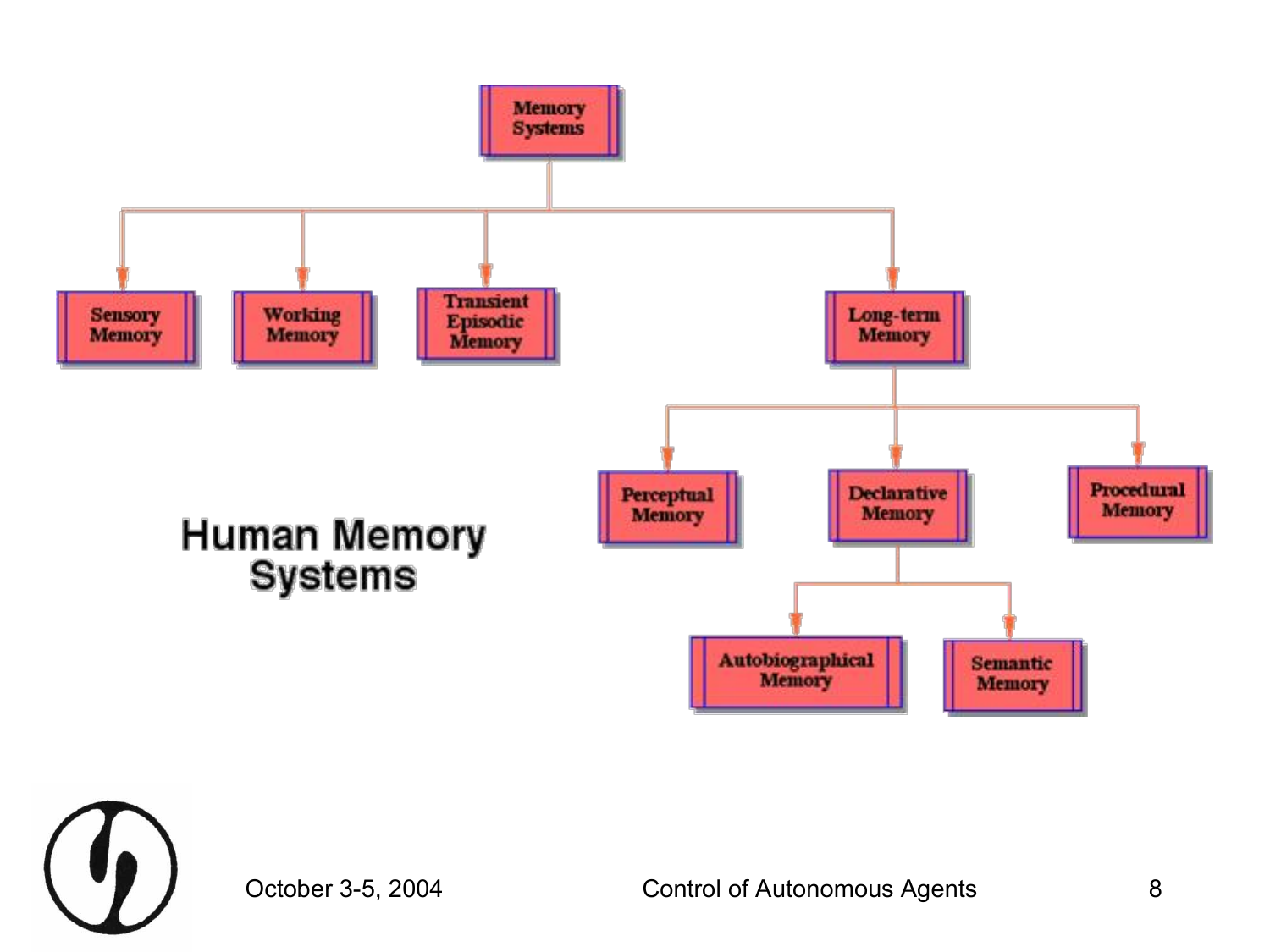## IDA's Cognitive Cycle

- Every autonomous agent must frequently sample its environment and act on it
- Cognition is the process of interpreting incoming stimuli and selecting actions
- The cognitive cycle fleshes out the stimulus–cognition–action process
- Provides a tool for the fine-grained analysis of various cognitive tasks

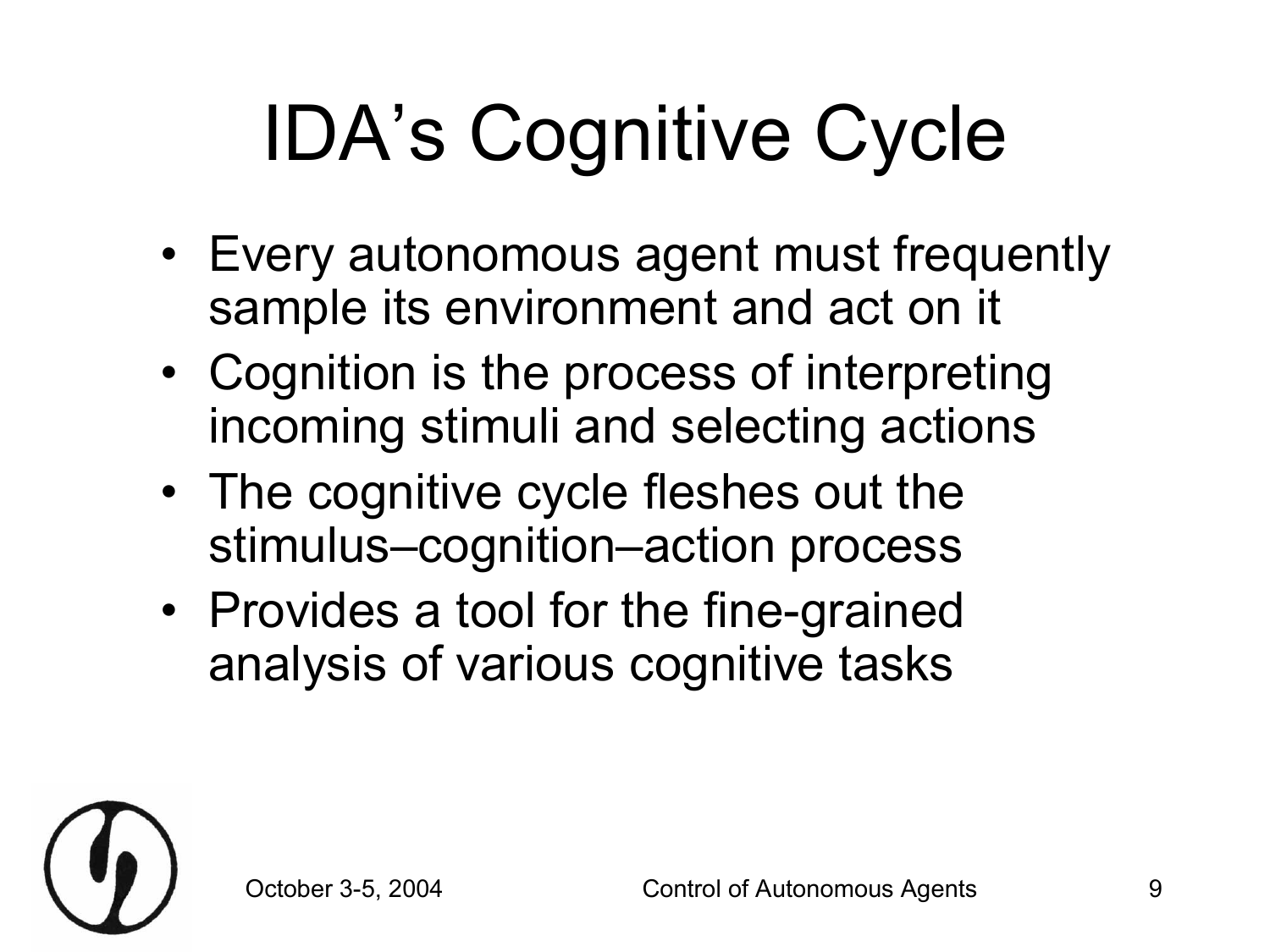

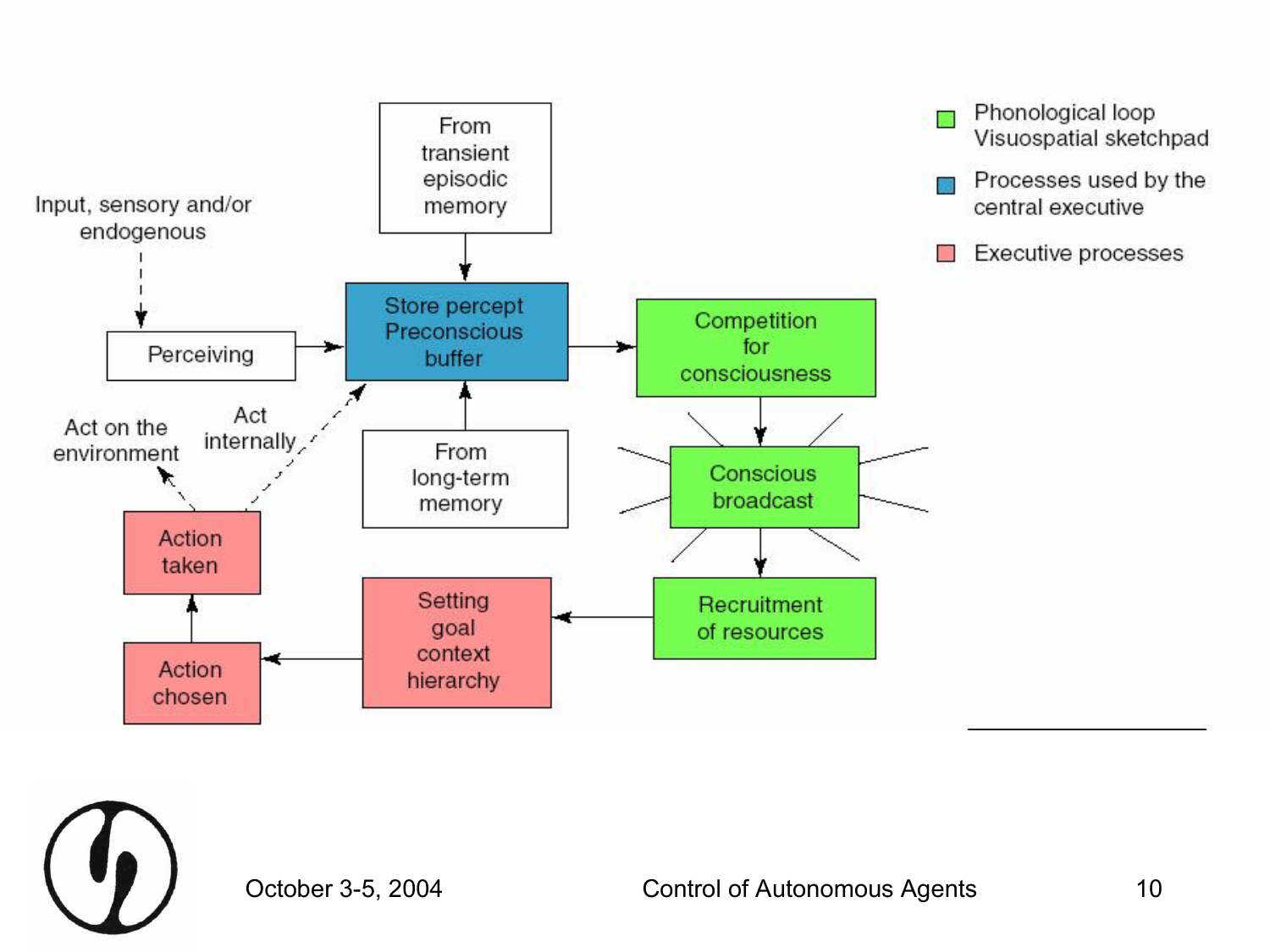# Cognitive Cycles

- In humans each cognitive cycle takes about 200ms
- An automatized cycle would take less time
- Cognitive cycles can cascade
- Cycles must maintain the seriality of consciousness
- Unconscious activity on each side of the conscious broadcast can operate in parallel
- Humans might have five to ten cognitive cycles per second

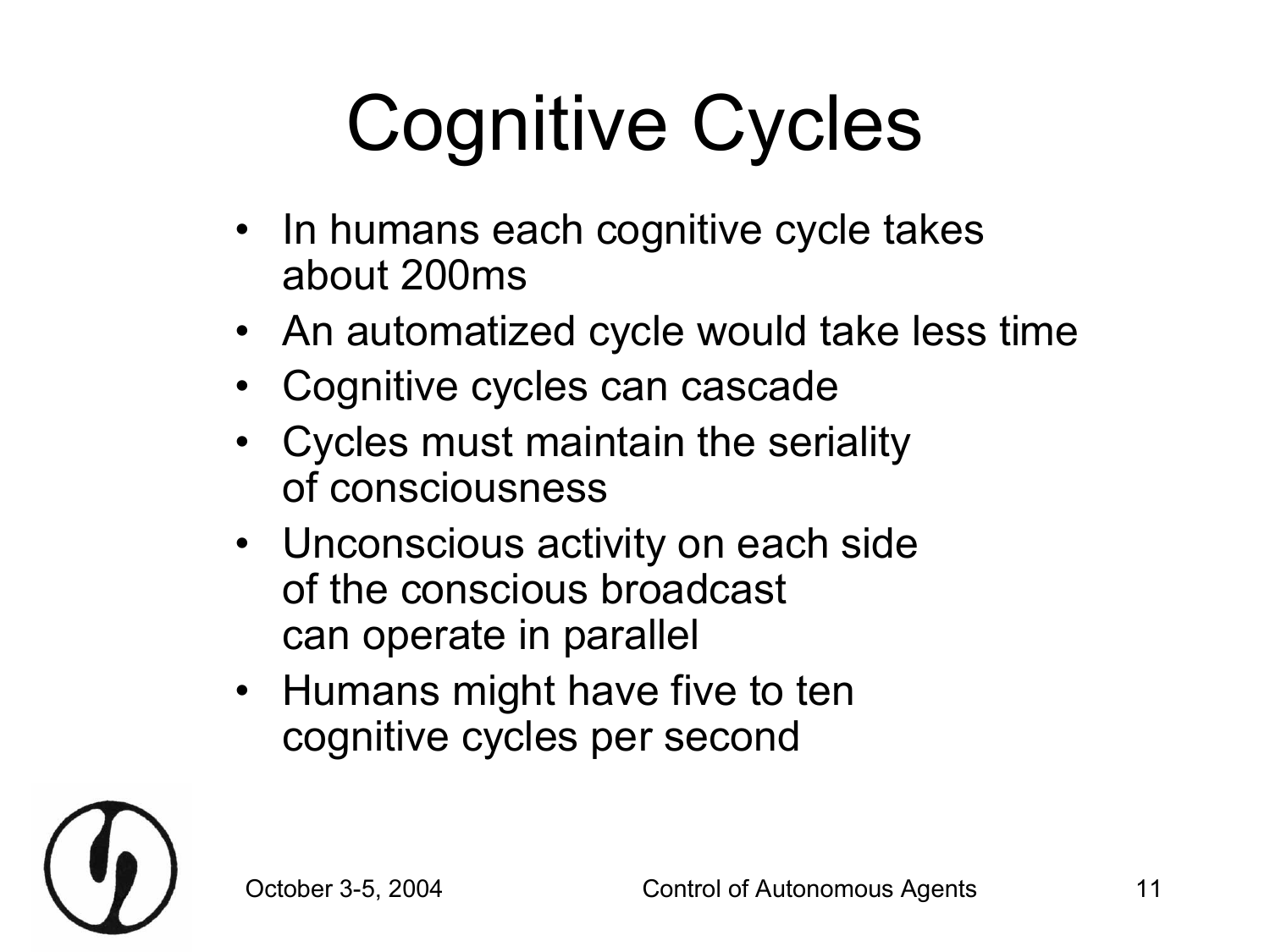## Steps in the Cognitive Cycle

- 1. Perception
- 2. Working memory
- 3. Local associations
- 4. Competition for consciousness
- 5. Conscious broadcast
- 6. Learning & recruiting resources
- 7. Setting goal-context hierarchy
- 8. Action chosen
- 9. Action taken

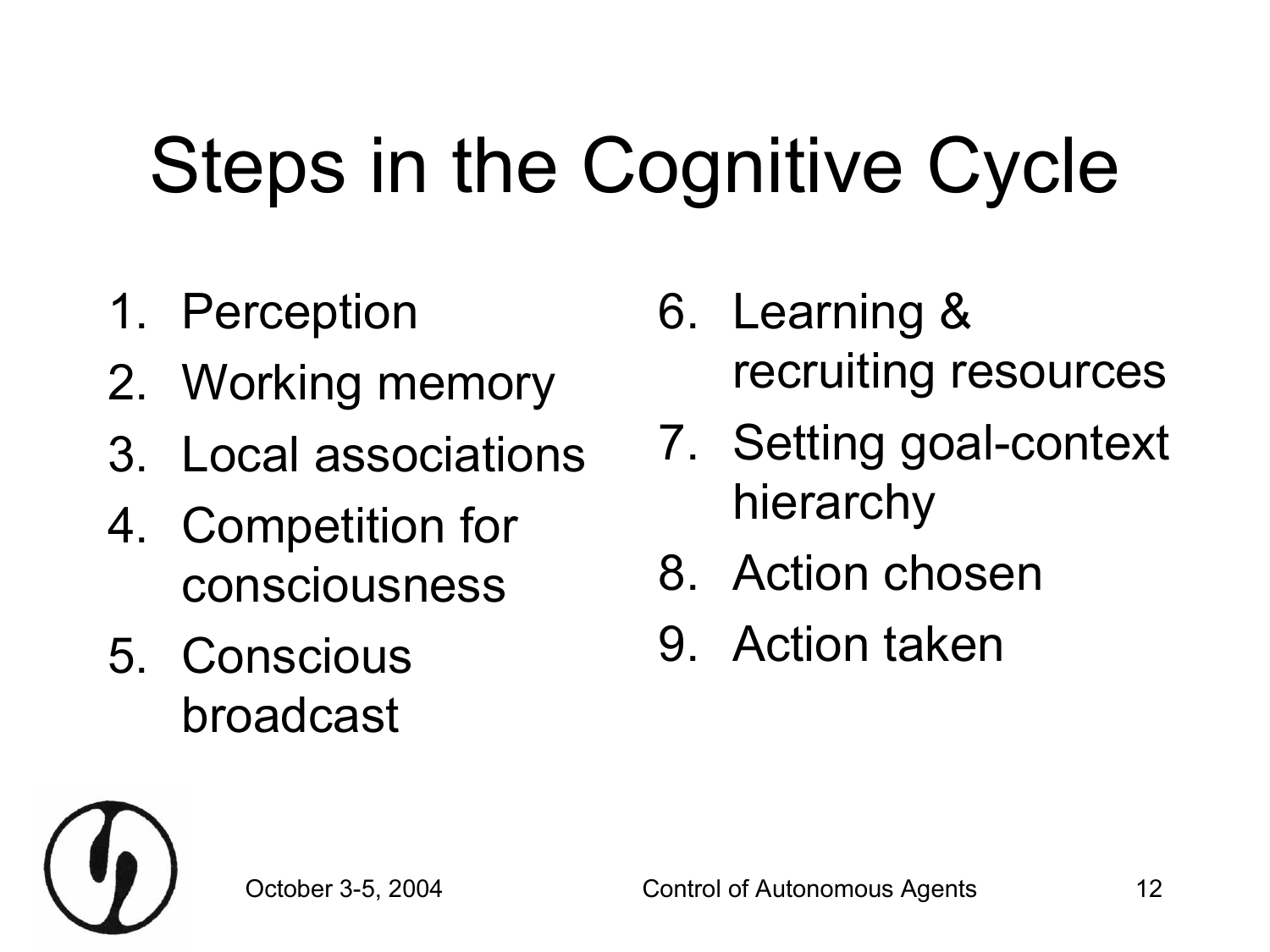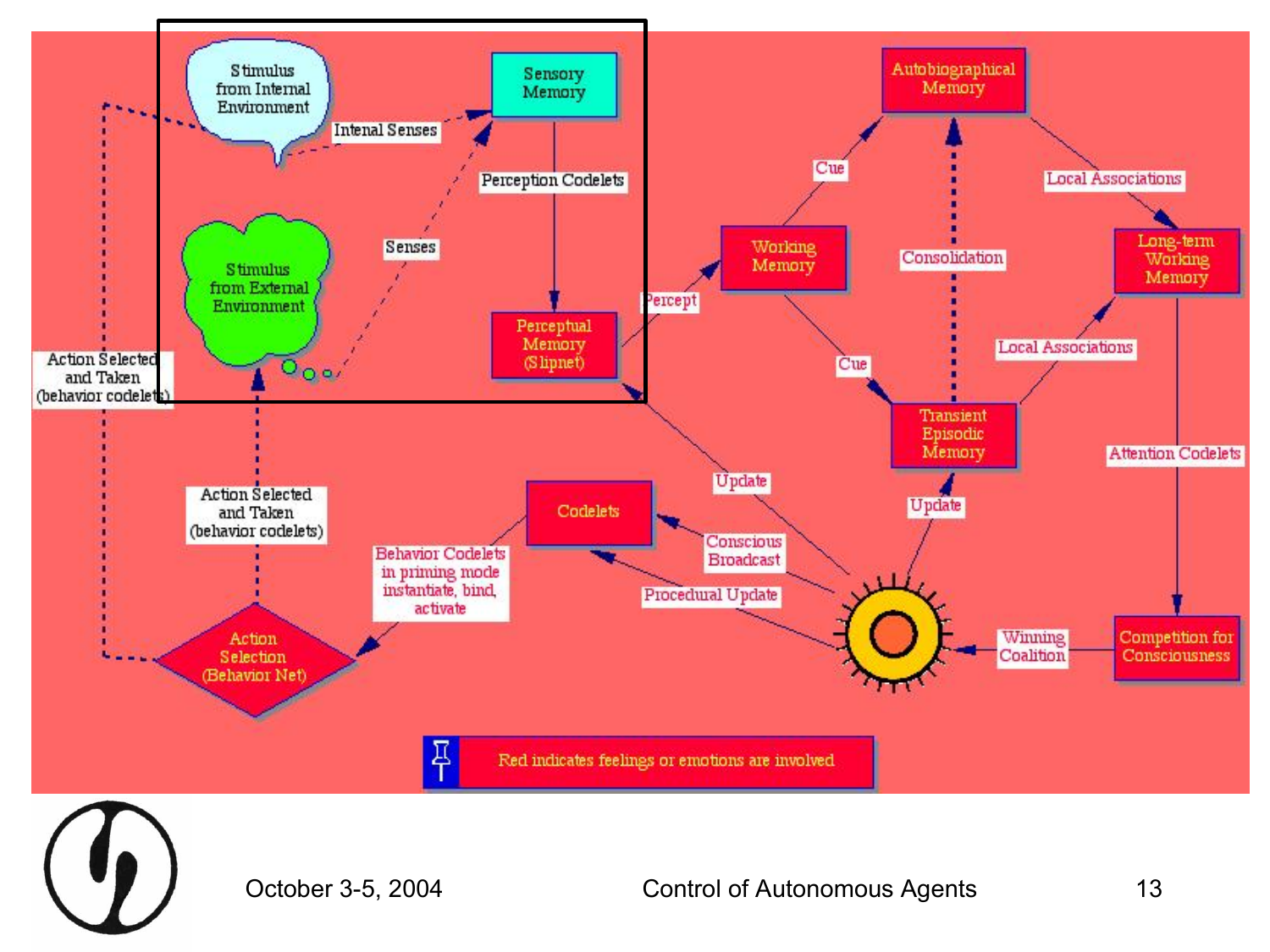## **Perceiving**

- Preconscious perception
- External or internal stimuli
- Construction of meaning
	- Identification
	- Categorization
	- Relations
- Includes feelings and emotions
- Filtering process produces a percept

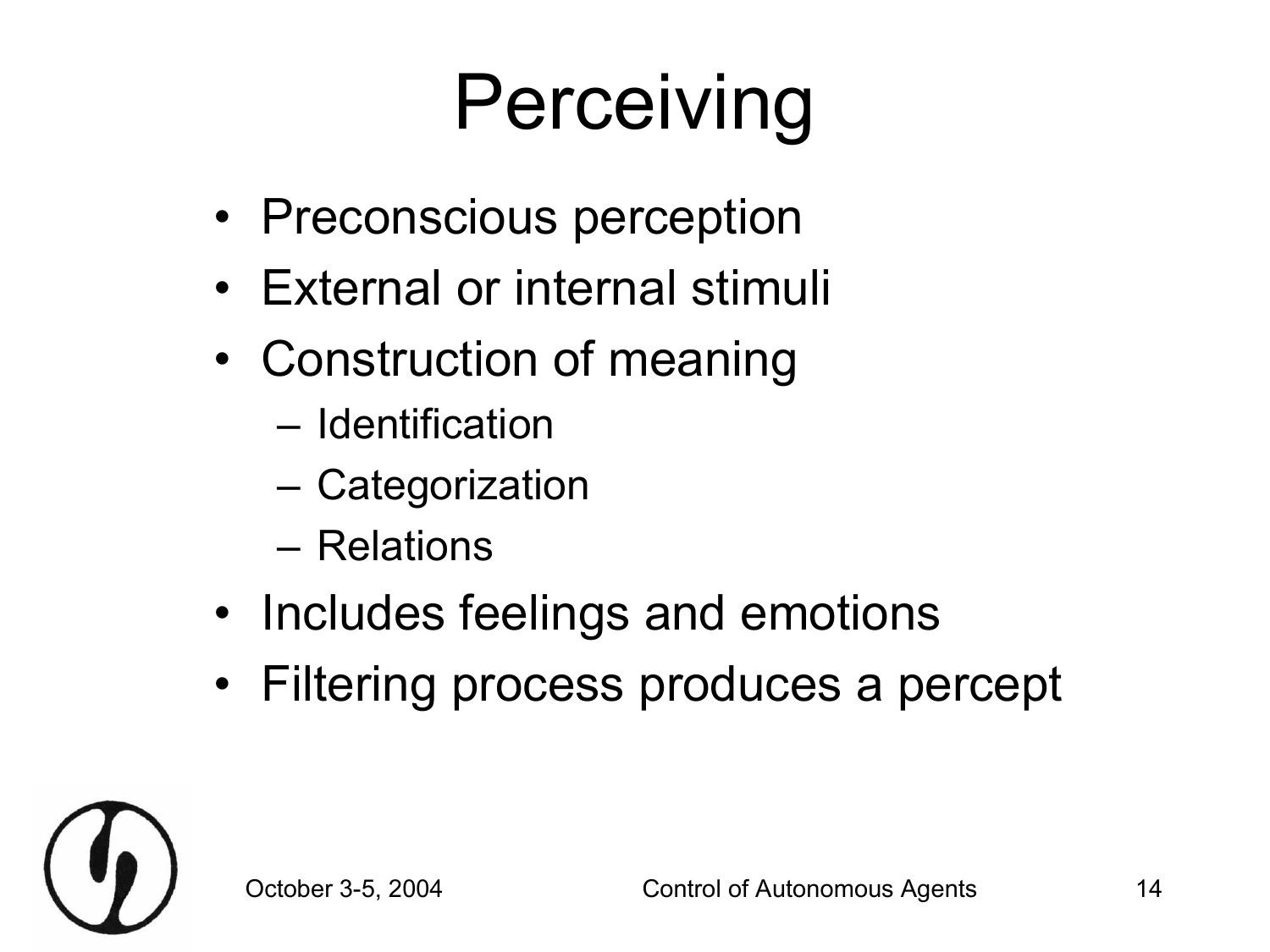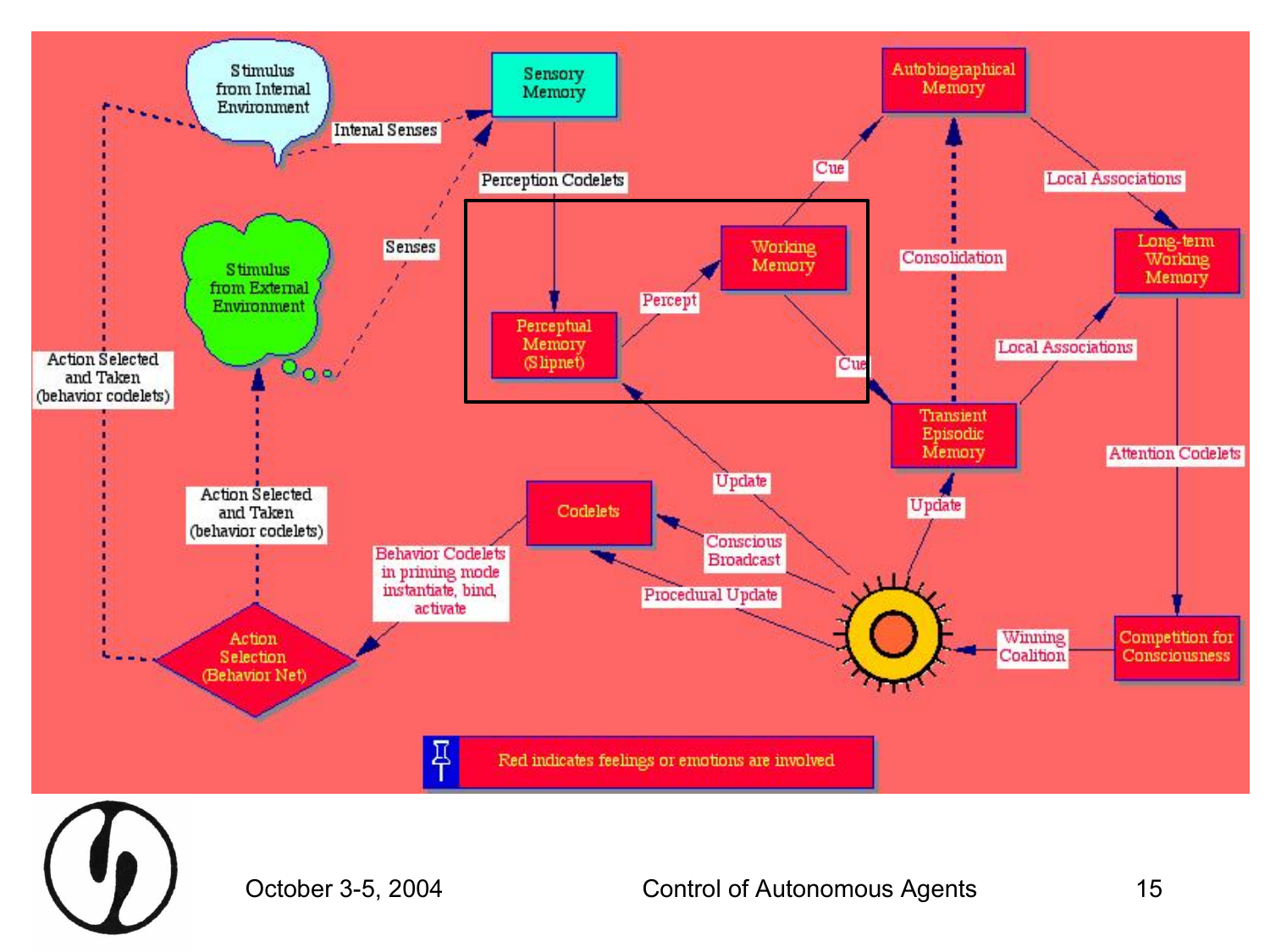## Store Percept in Working Memory

- Percept stored in preconscious buffers of Working Memory
	- Visuo-spatial sketchpad
	- Phonological loop
- Buffers may contain earlier contents also
- Decay time measured in tens of seconds

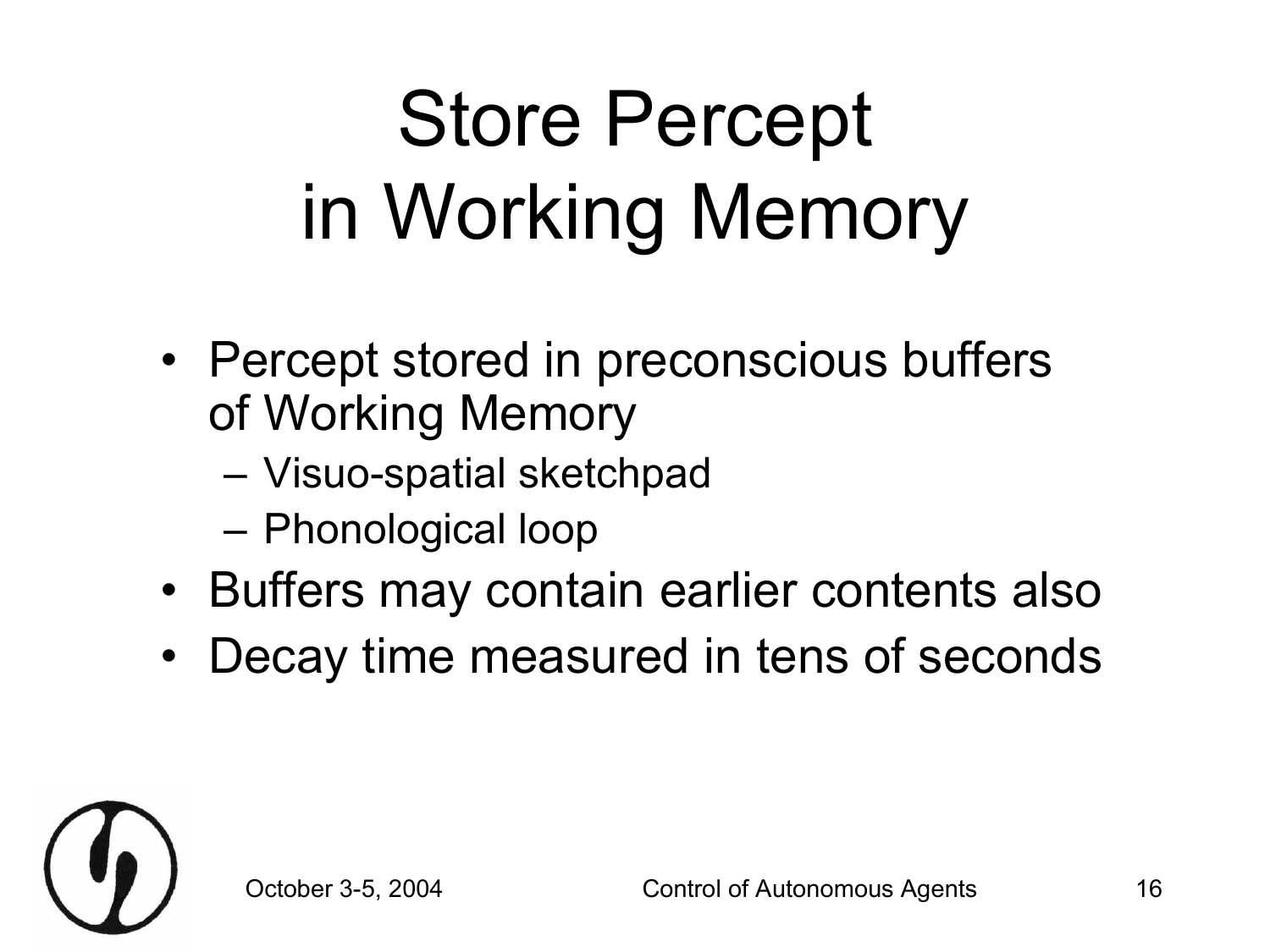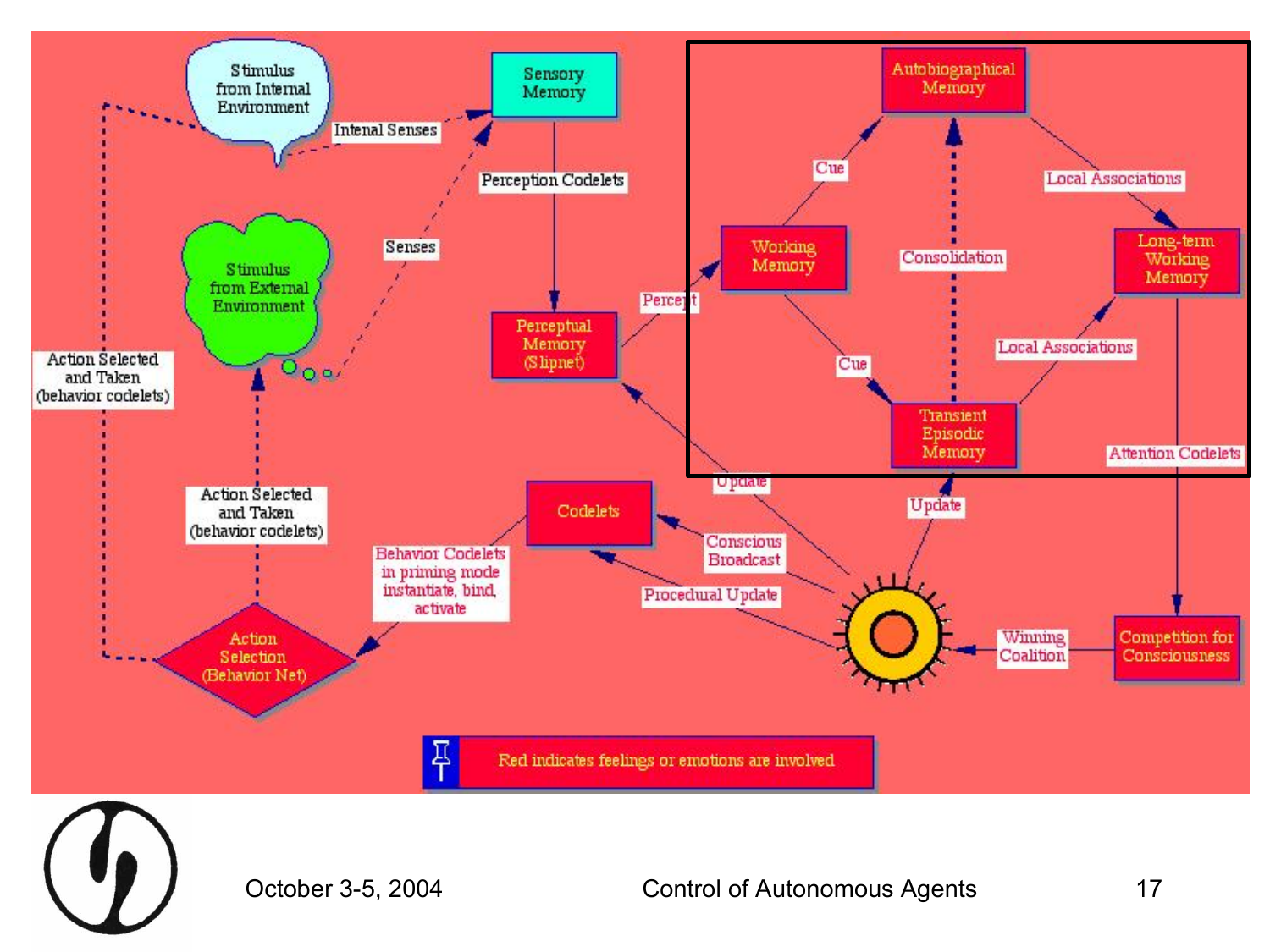### Local Associations

- Contents of preconscious Working Memory buffers serve as a cue
- Retrieves local associations from
	- Transient episodic memory
	- Declarative memory
- Contents of WM plus these associations enter
	- Baddeley's episodic buffer
	- Ericsson and Kintsch's Long-term Working Memory
- May include feelings, emotions, actions

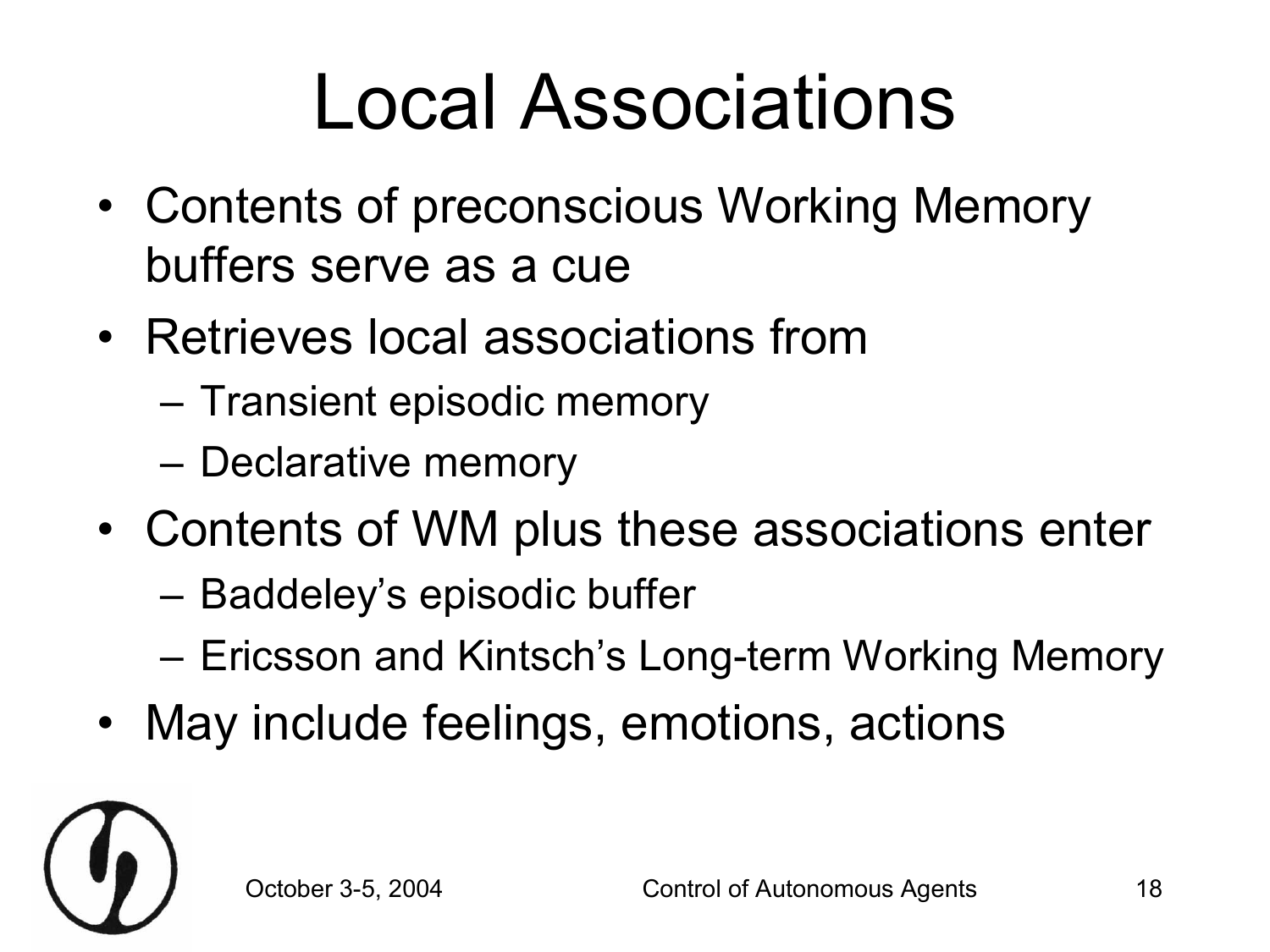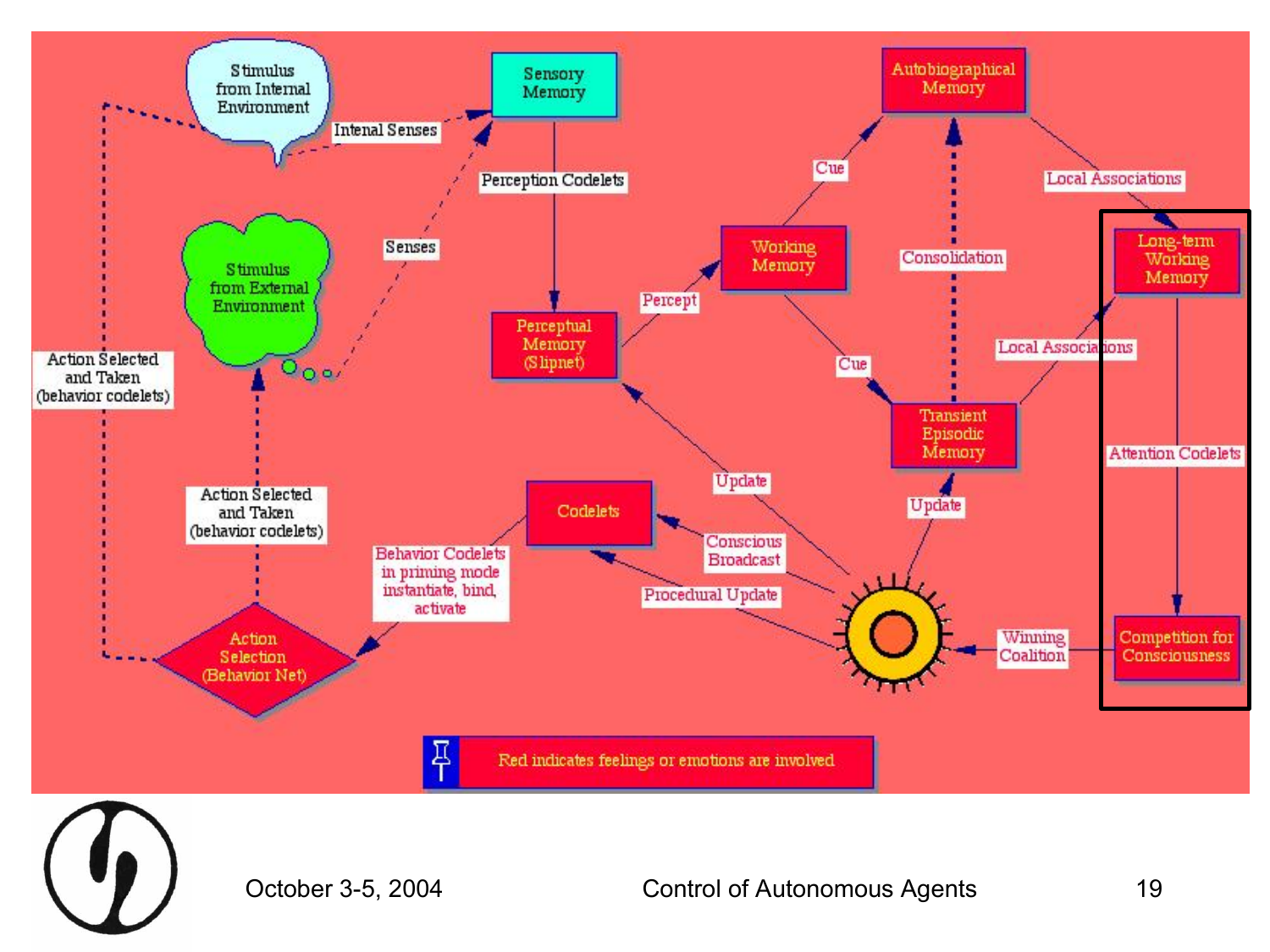## Competition for Consciousness

- Attention codelets view LTWM
- Form coalitions with information codelets
- Vie to bring various portions of contents to consciousness
- Coalition from a previous cycle can win
- Factors include
	- Relevancy
	- Importance
	- Urgency
	- Insistence
	- Recency

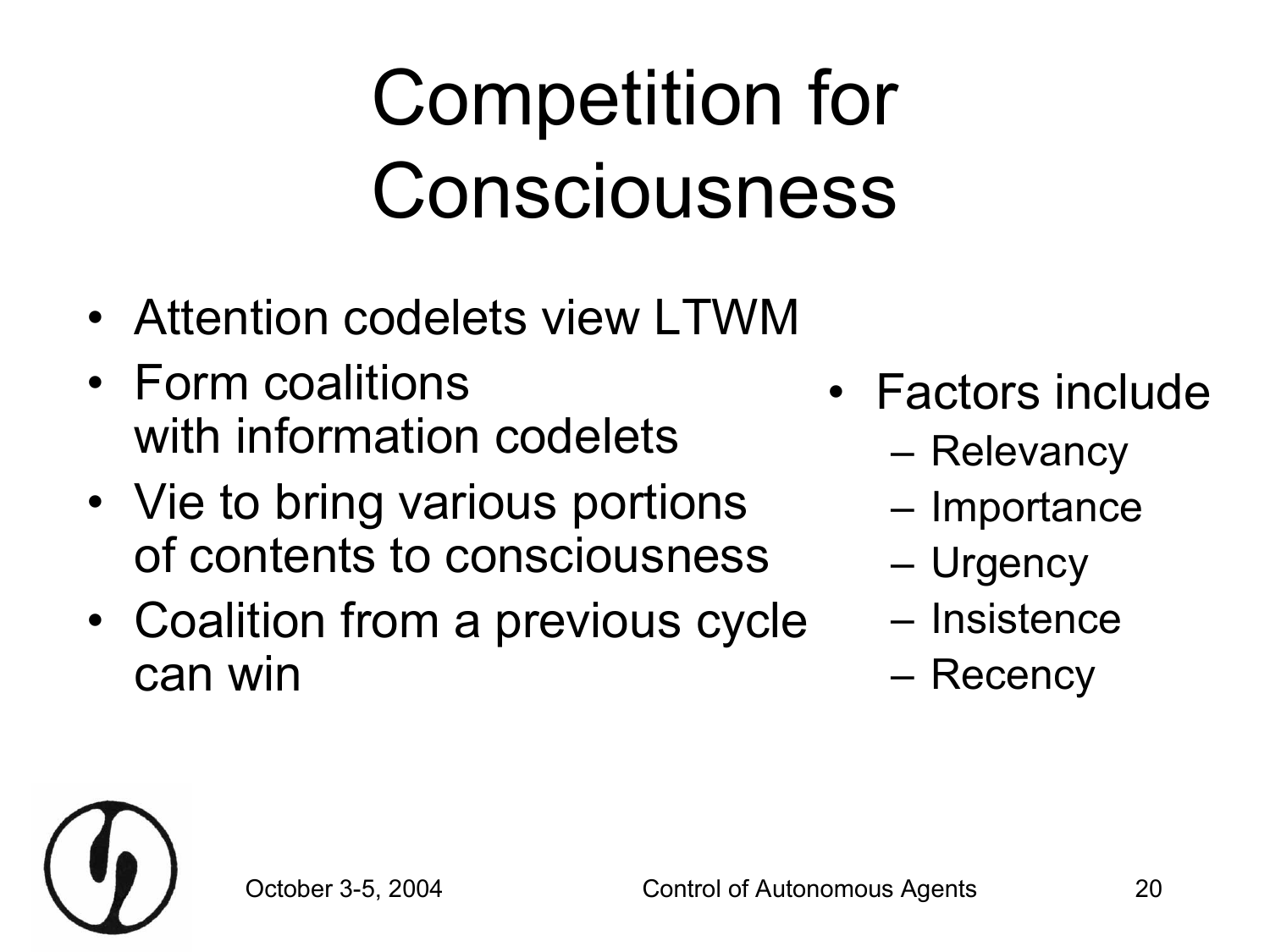

October 3-5, 2004 Control of Autonomous Agents 21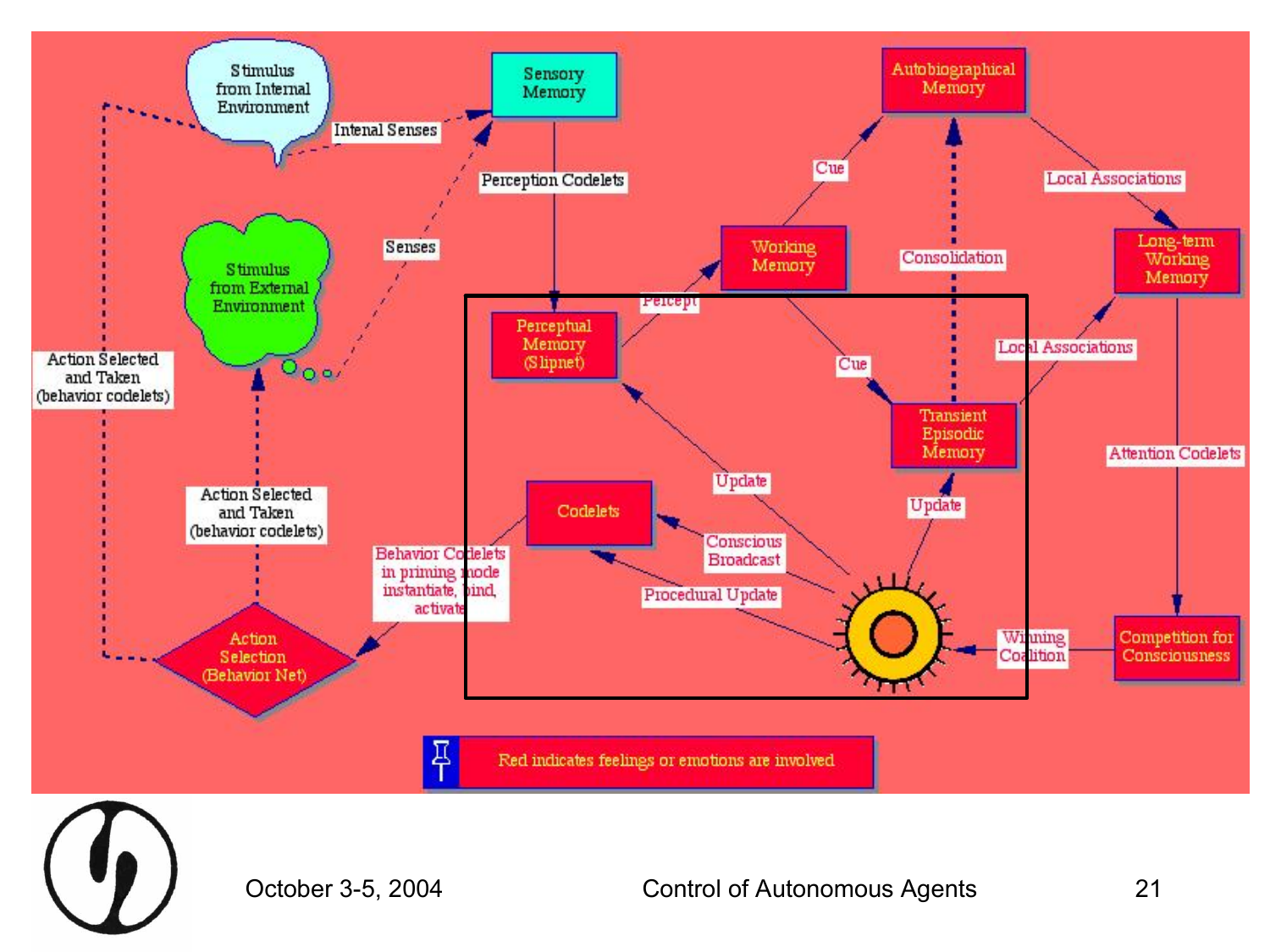### Conscious Broadcast

- Coalition with highest average activation is chosen
- Is said to be in the spotlight, or to occupy the global workspace
- The information content of the coalition is broadcast to all codelets
- GW theory postulates this broadcast as the moment of phenomenal consciousness

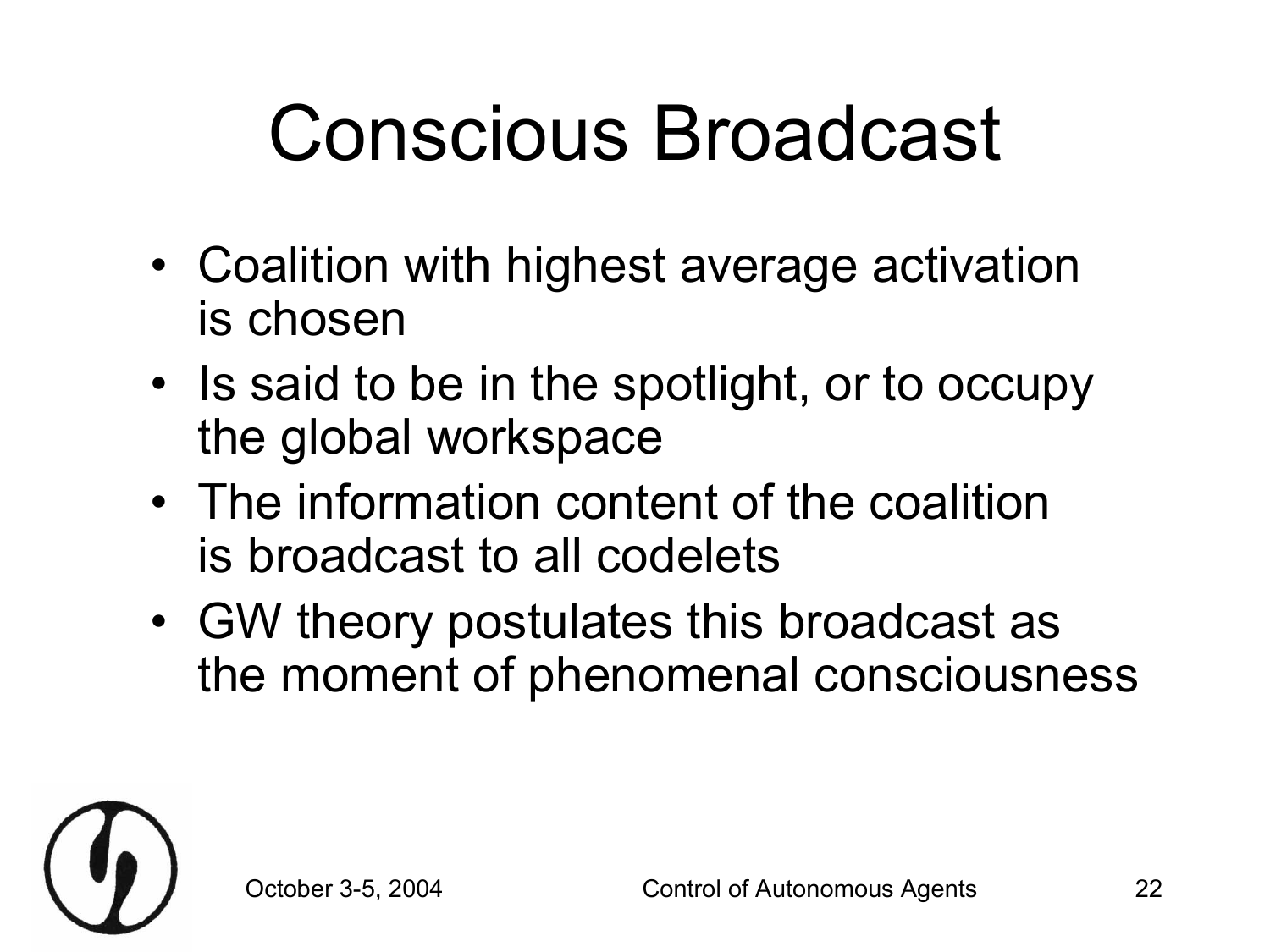

October 3-5, 2004 Control of Autonomous Agents 23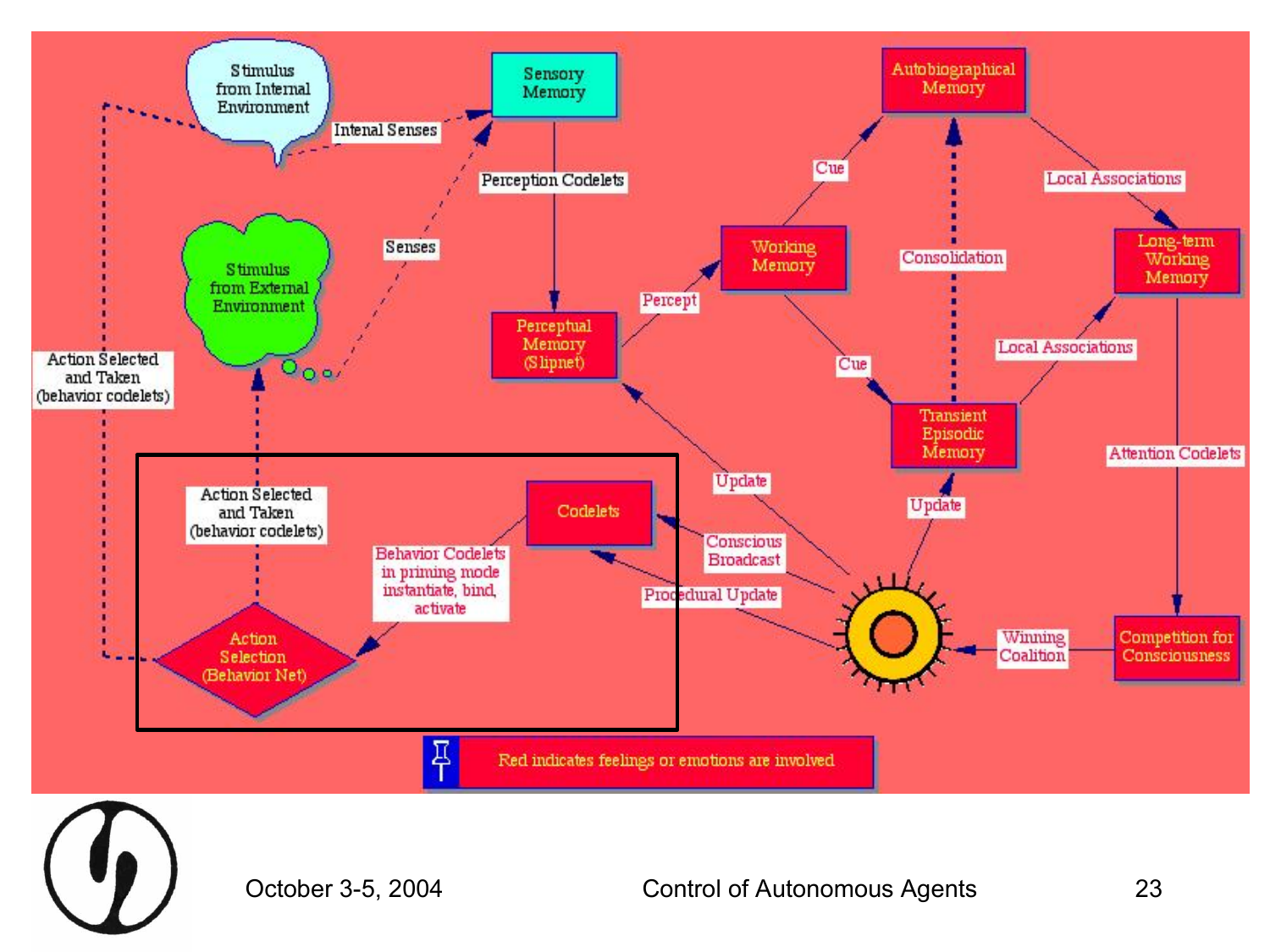## Setting Goal Context **Hierarchy**

- Relevant behavior codelets respond to broadcast
- Instantiate goal context hierarchy (behavior stream) if needed
- Bind variables using information from conscious broadcast
- Send environmental and feeling activation to appropriate behaviors

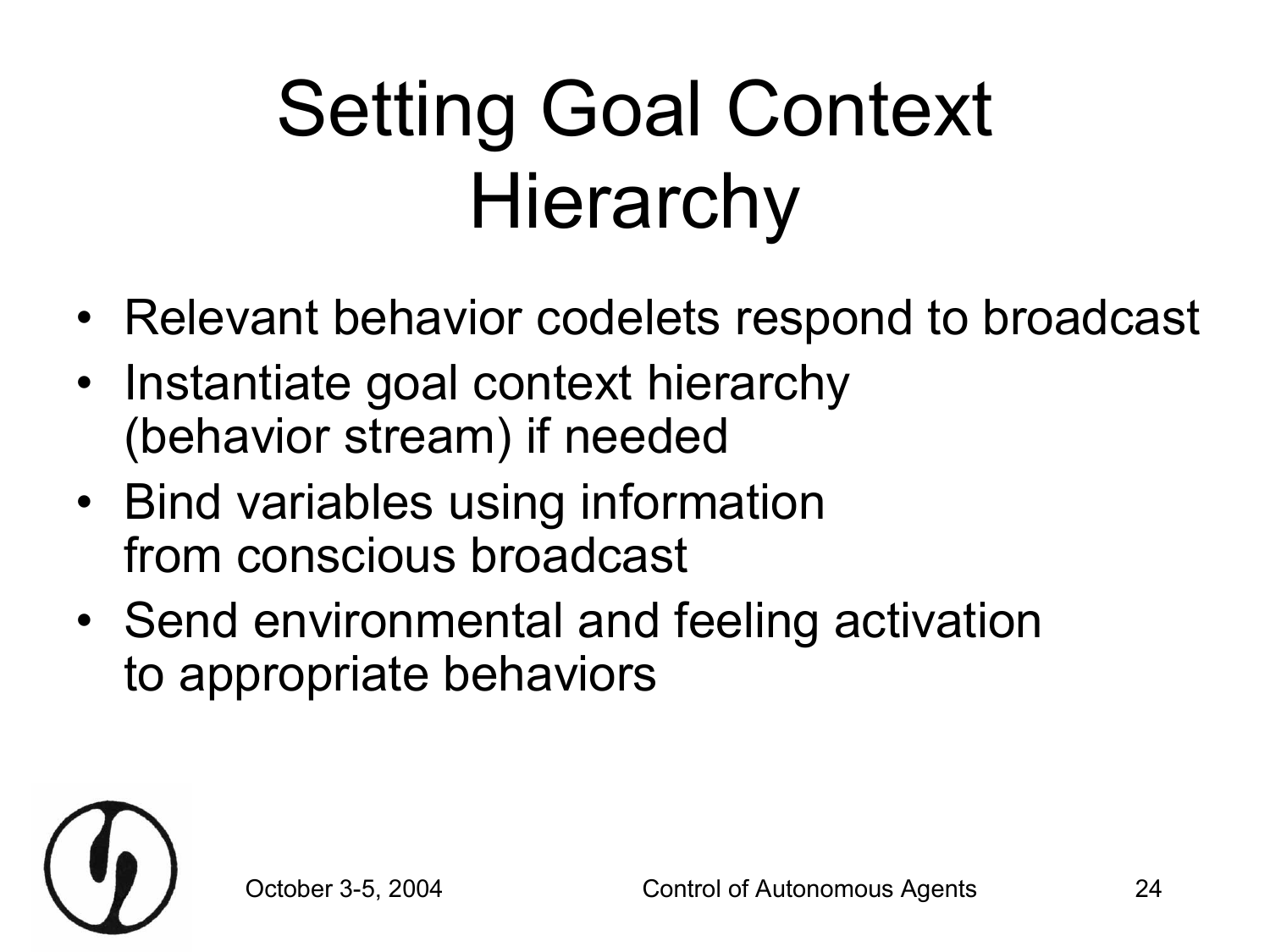

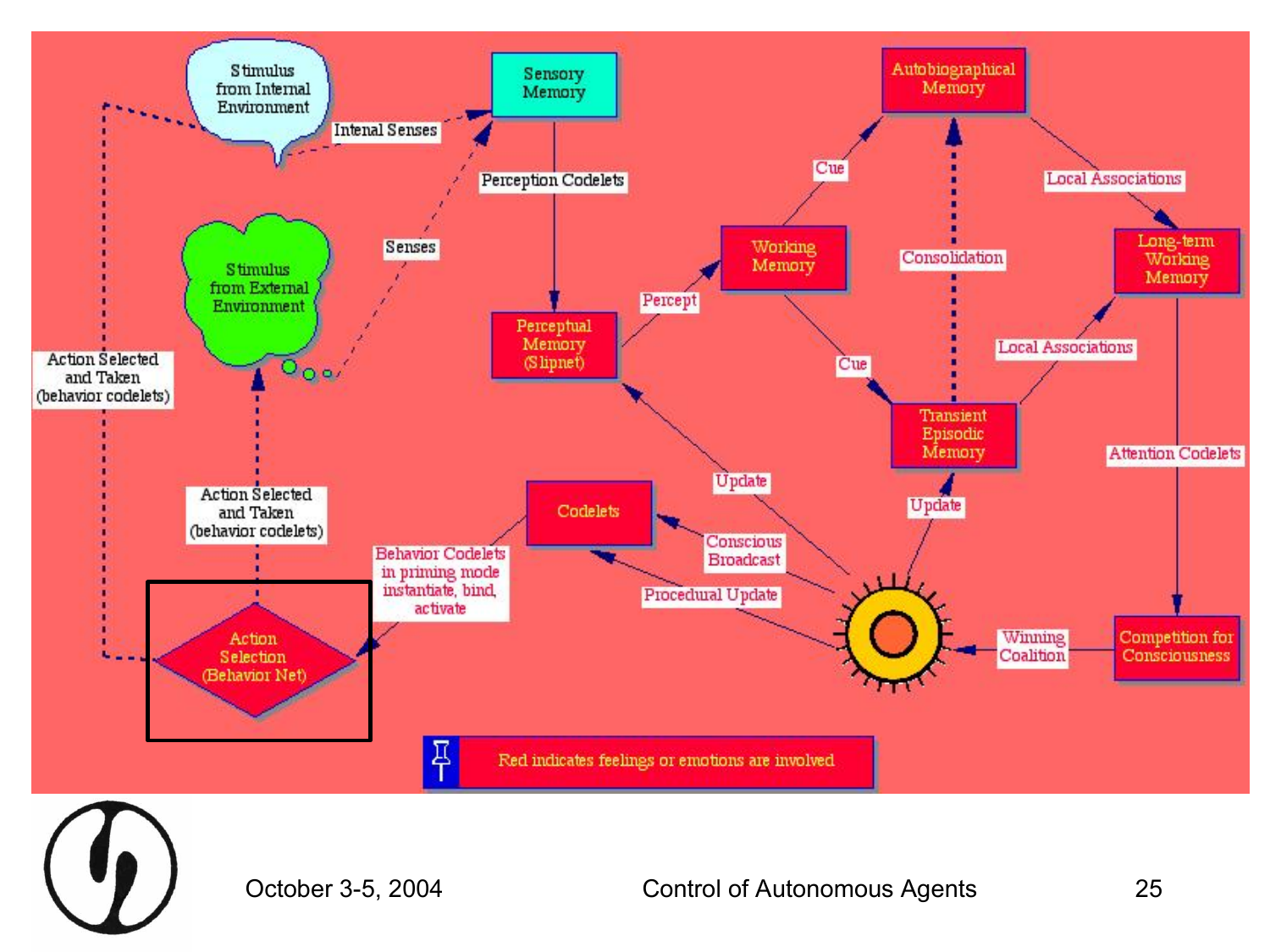### Action Chosen

- Behaviors (goal contexts) get activation from
	- Drives (feelings and emotions)
	- Environment
	- Other behaviors
- The single behavior is chosen that
	- Is executable
	- activation over threshold
	- higher activation than other such behaviors

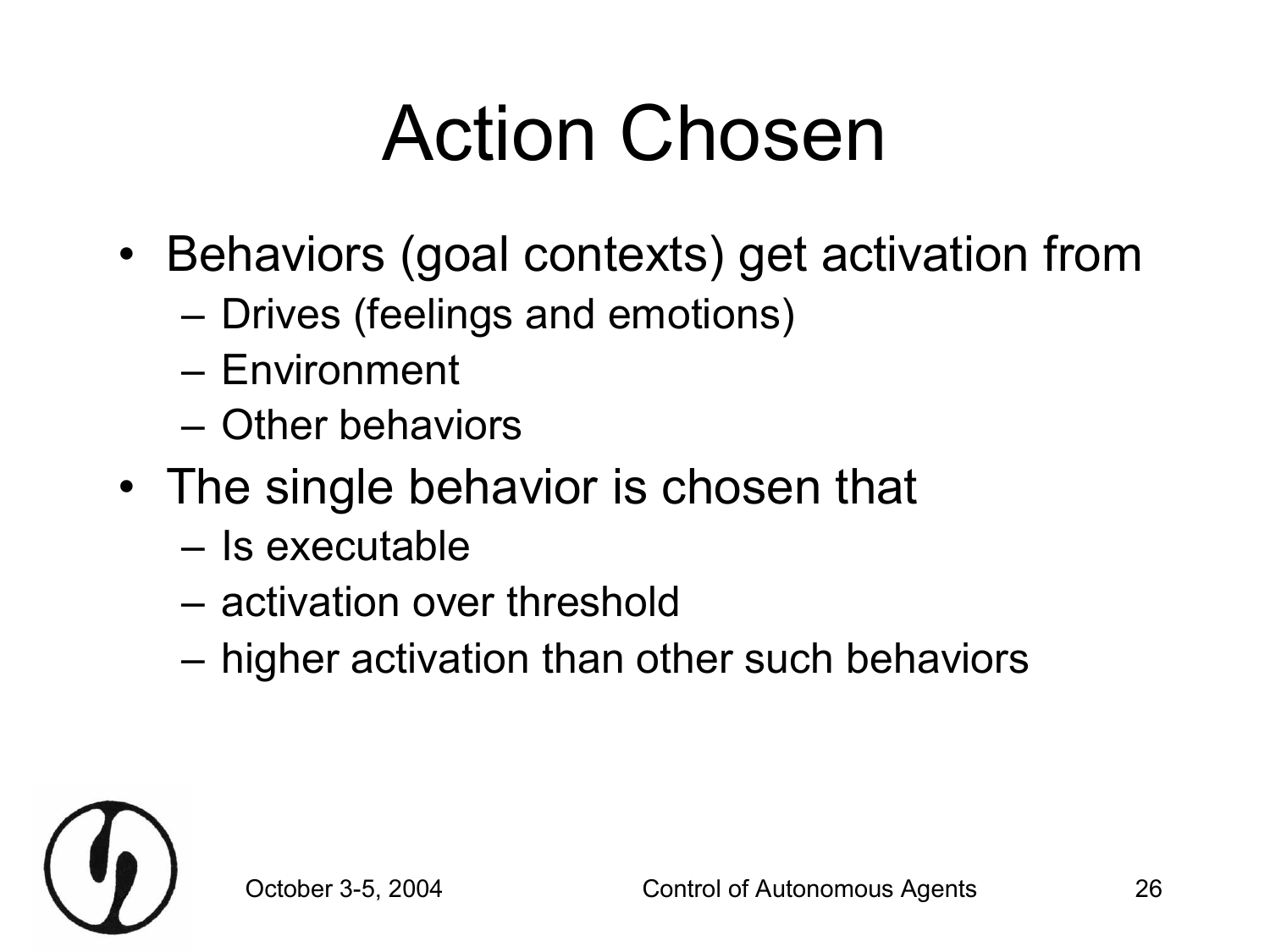



October 3-5, 2004 Control of Autonomous Agents 27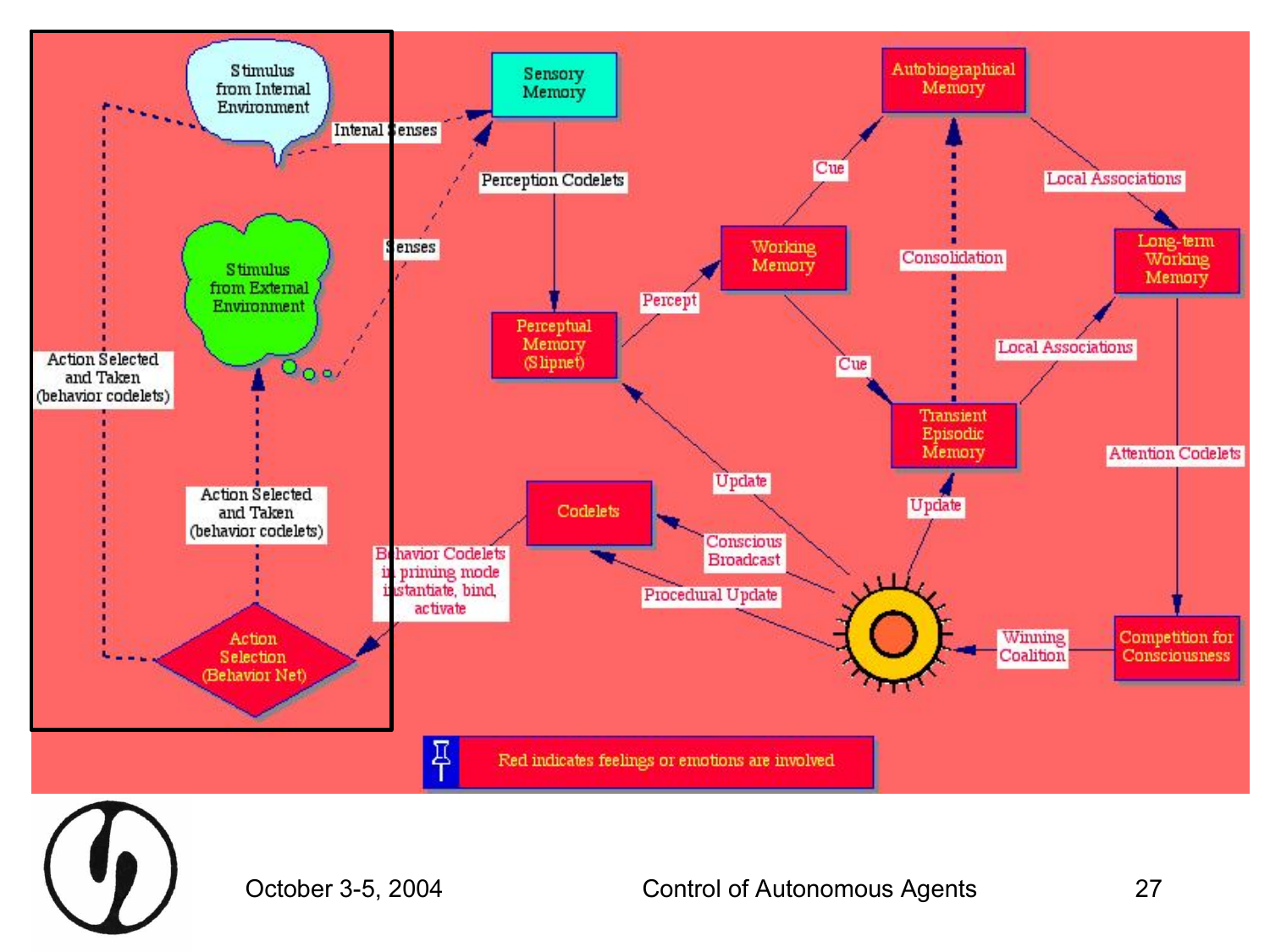### Action Taken

- Chosen behavior binds variables in its behavior codelets
- Then releases its behavior codelets along with at least one expectation codelet
- These behavior codelets perform the task of the behavior
- This action may effect the external or internal environment or both
- Action doesn't occur when dreaming

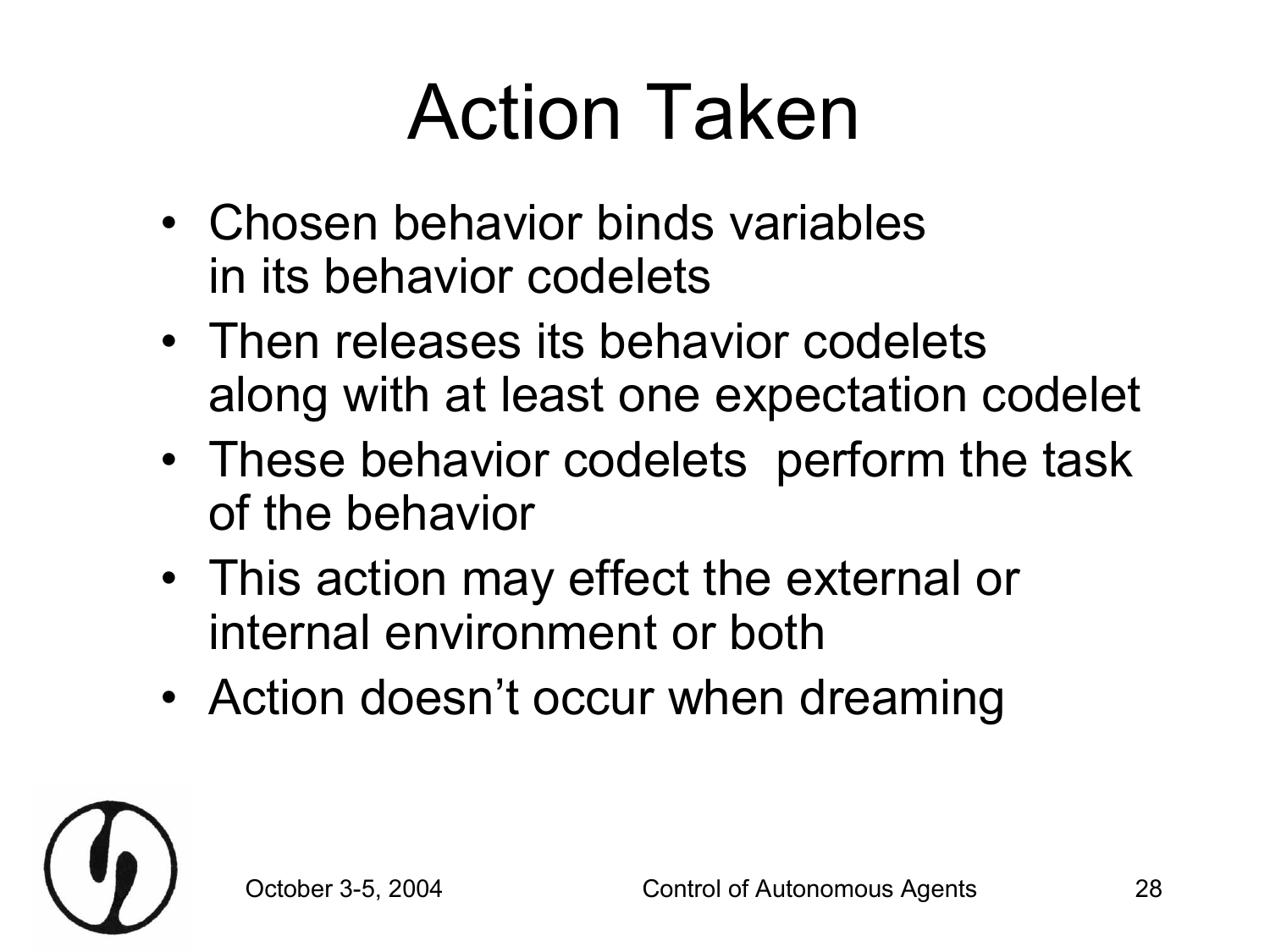## Processes requiring multiple cycles

- Deliberation
- Volition
- Non-routine problem solving
- Language understanding & generation
- Metacognition

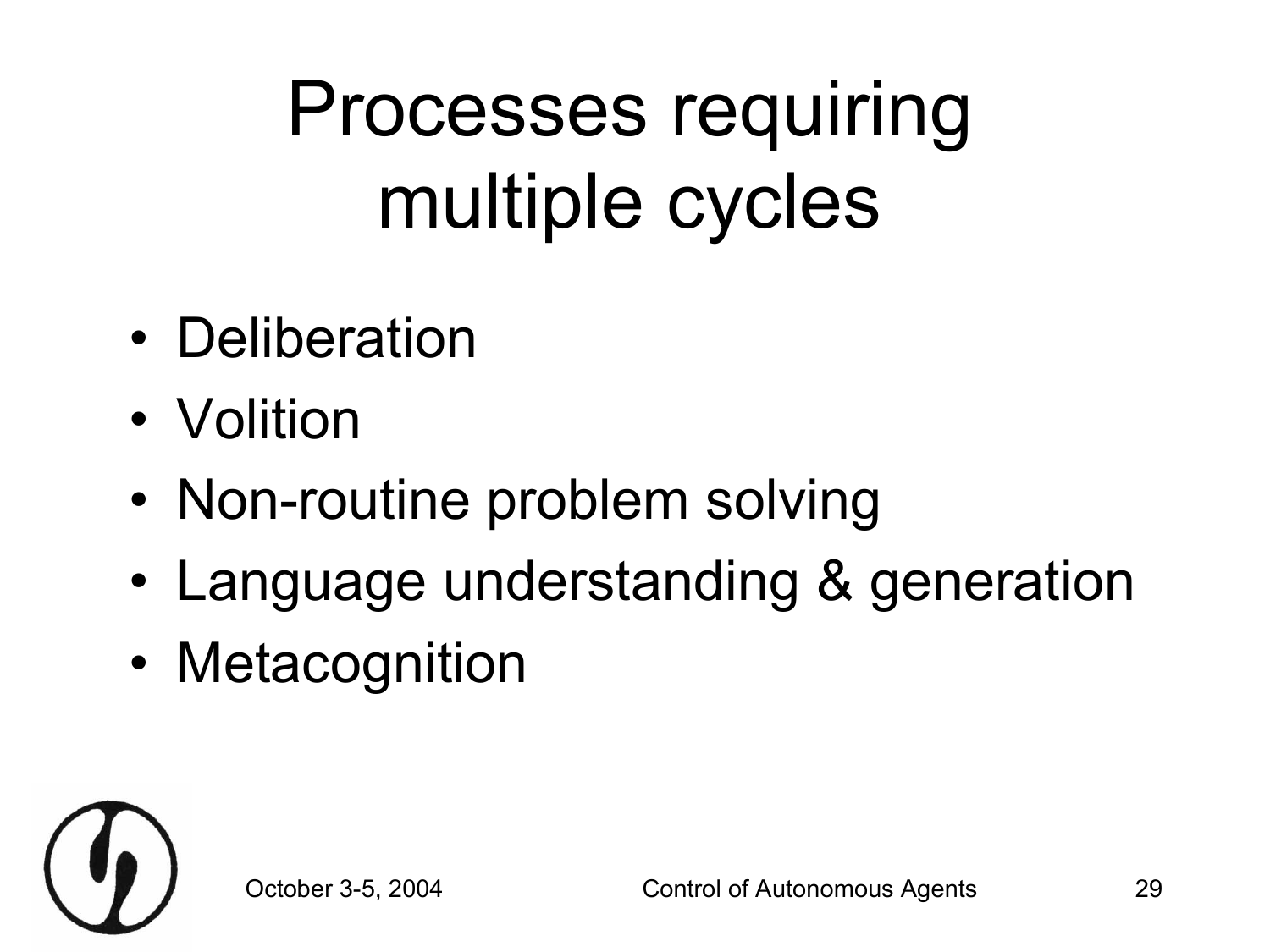## Consciously Mediated Action vs. Voluntary Action Selection

- Voluntary action selection
	- Go to the fridge for orange juice
	- Choice between go or wait, orange juice or coke or water
- Consciously mediated action
	- Find and grasp the handle
- Automatized, unconscious actions
	- Pull the refrigerator door open

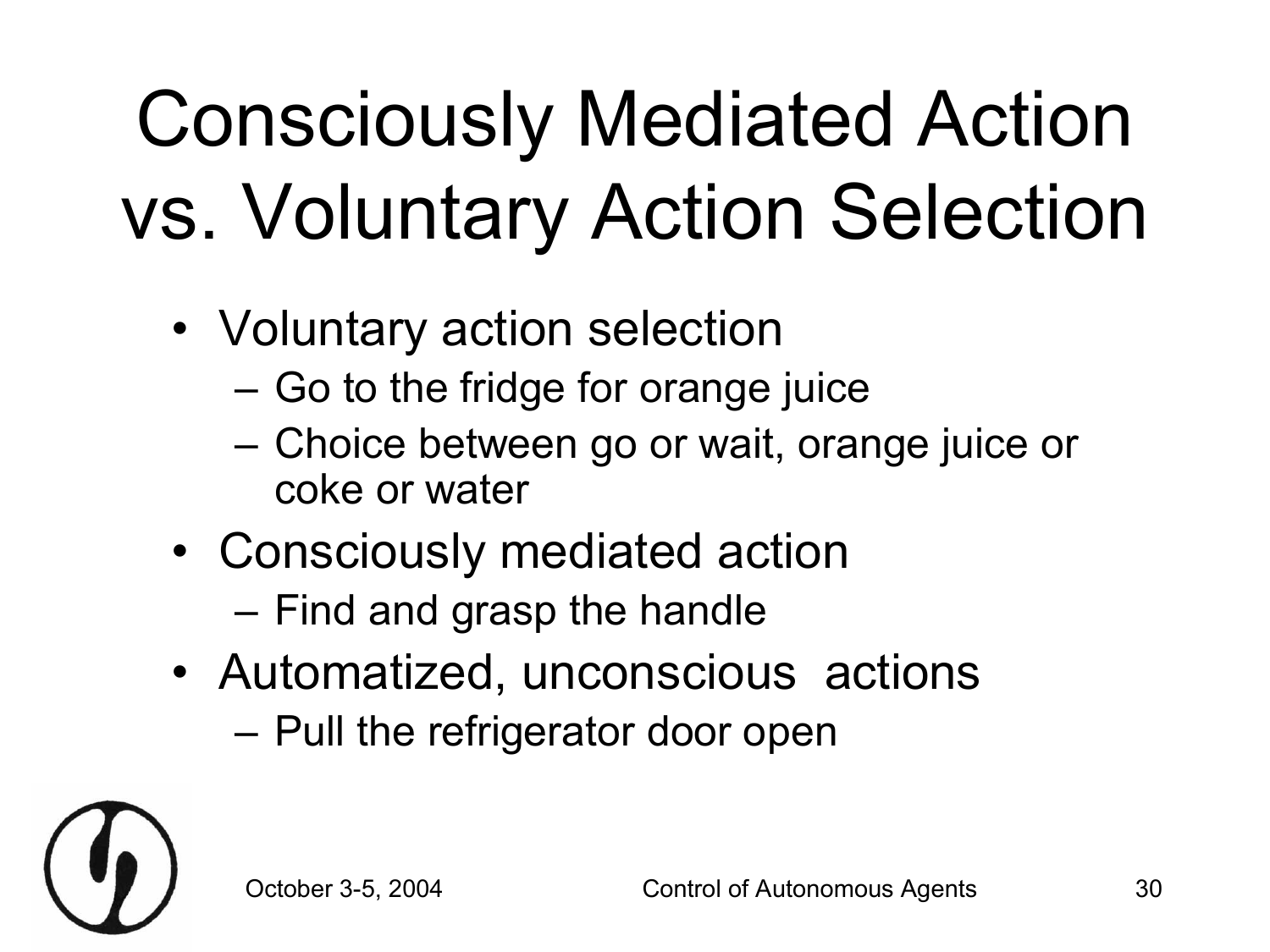### IDA Totally Hand Crafted

### LIDA — Learning IDA

#### LIDA is IDA with learning added



October 3-5, 2004 Control of Autonomous Agents 31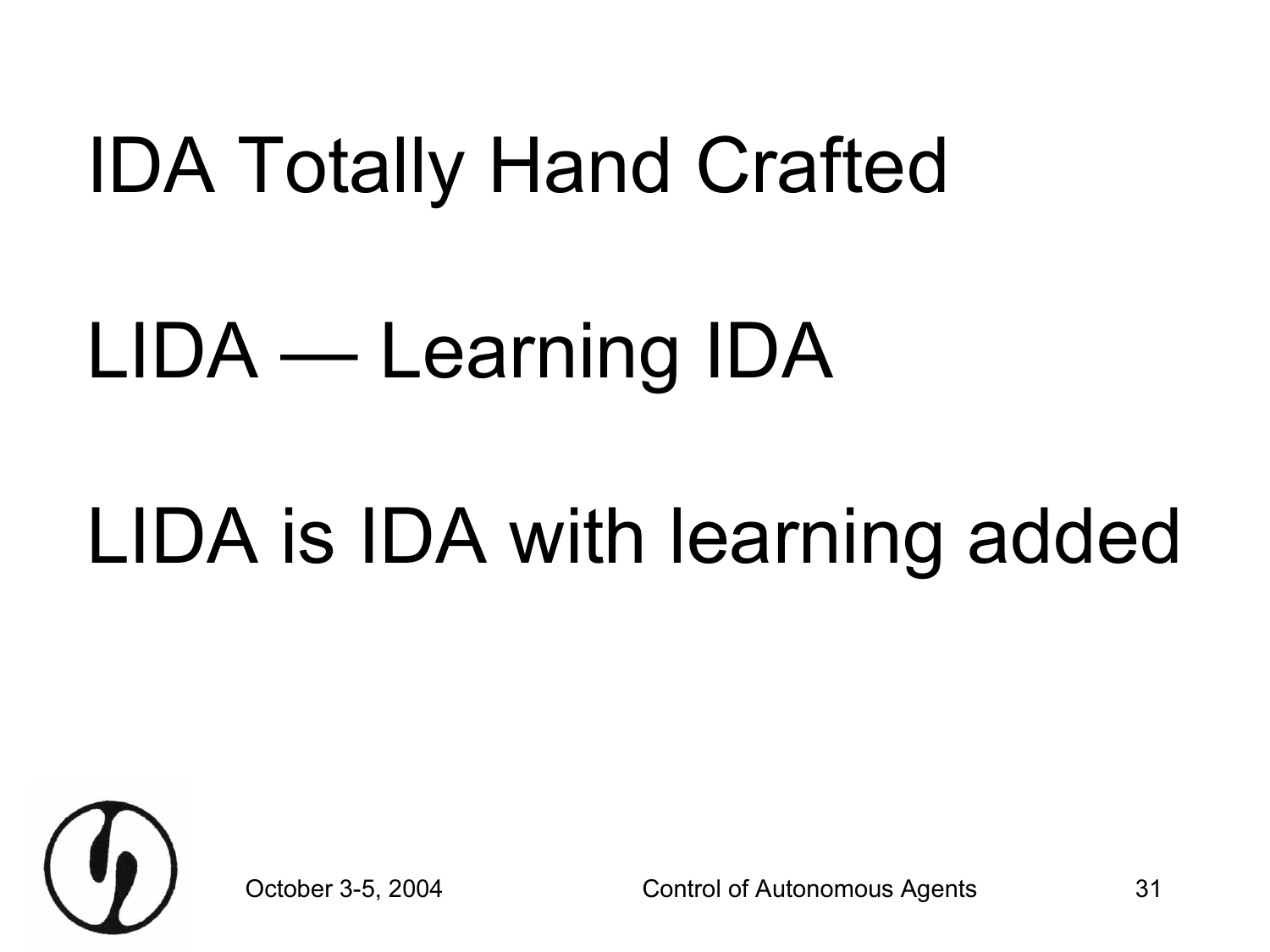#### Learning occurs

- Perceptual learning
	- Identification, classification, relations
- Episodic learning
	- To transient episodic memory
	- Doesn't happen during dreaming
- Procedural learning
	- Reinforces actions from previous cycles

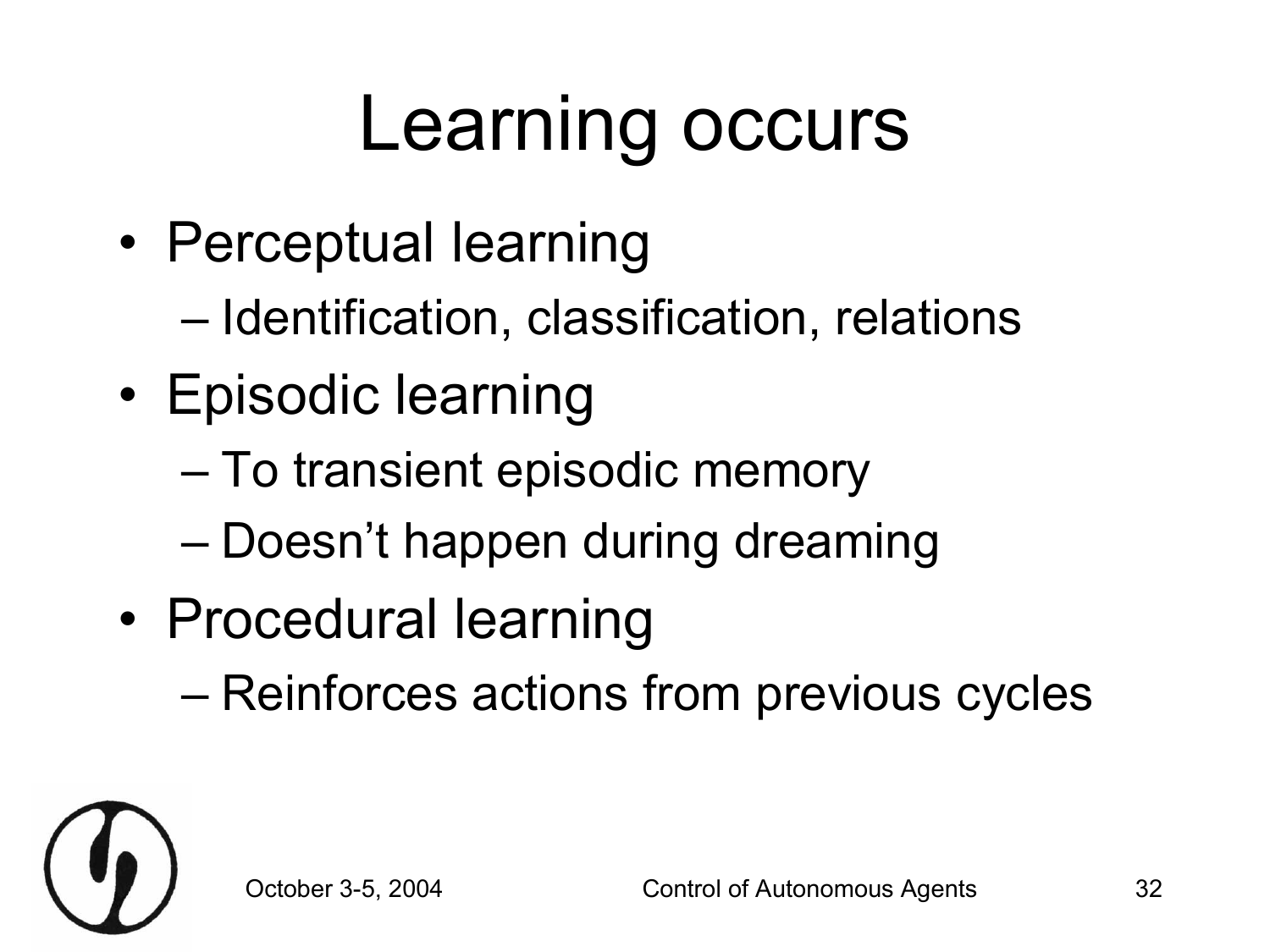## LIDA Cognitive Cycle

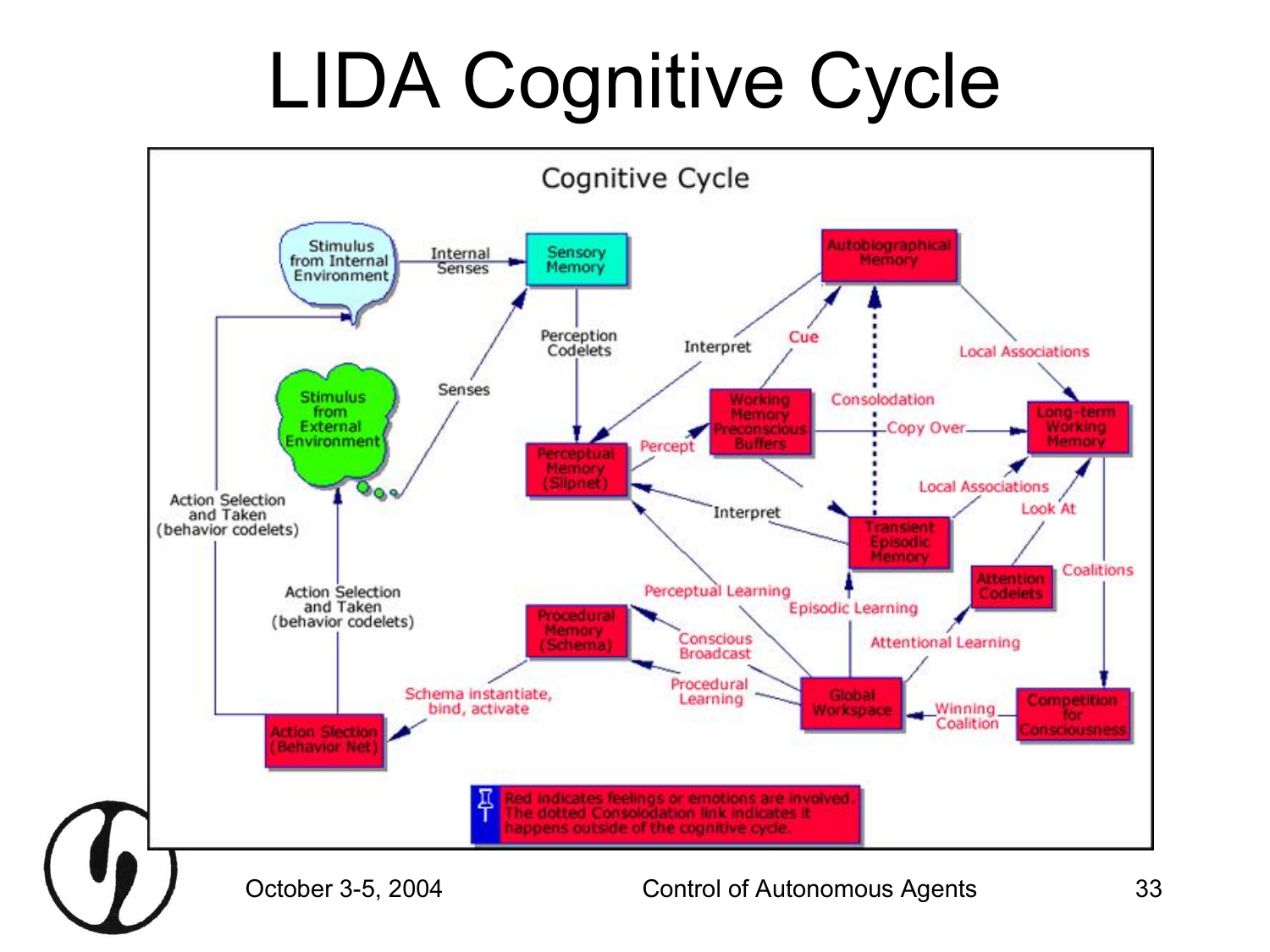#### Learning Mechanisms in the LIDA Technology

- Perceptual learning via a Slipnet
- Episodic learning via Sparse Distributed **Memory**

QuickTime™ and a TIFF (Uncompressed) decompressor are needed to see this picture.

• Procedural learning via a Scheme Net

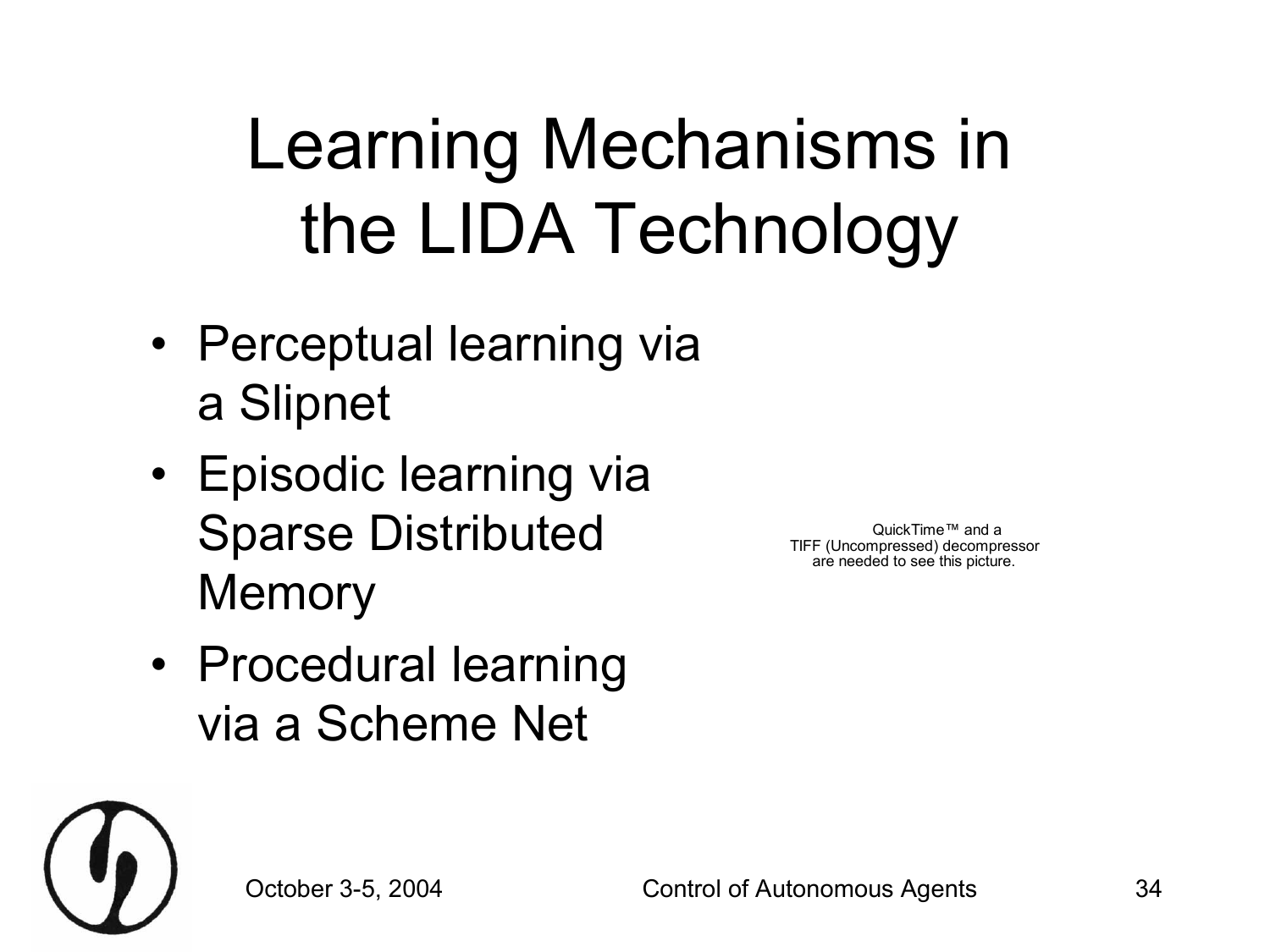#### A mechanism for perceptual learning

- Semantic net with activation passing
- Nodes represent features, individuals, categories, relations (situations)
- Links, excitatory (isa), inhibitory (lateral)
- Total activation = current + base-level
- Percept composed of nodes over threshold
- Learning modifies base-level activation and creates new nodes and links

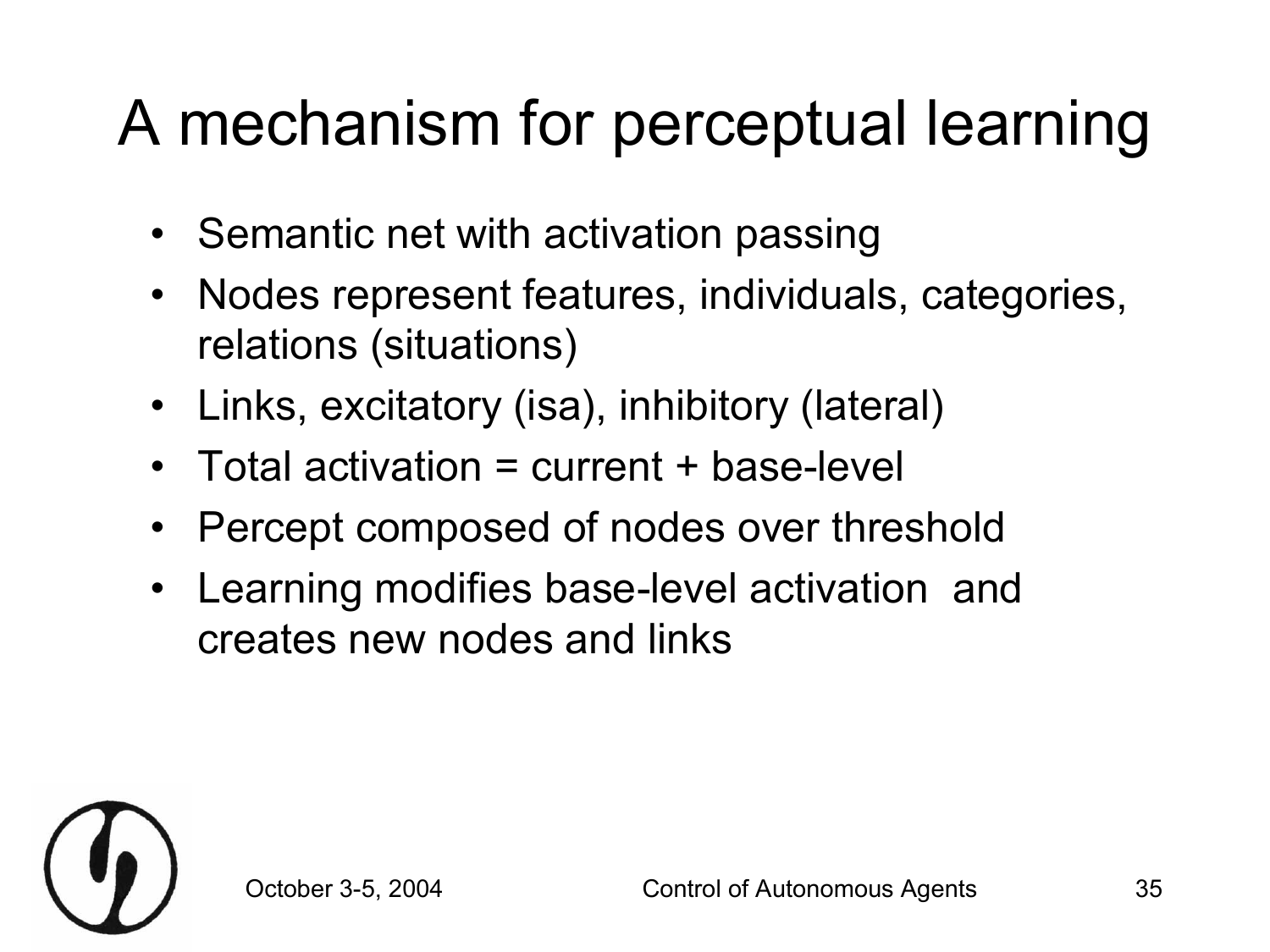#### A mechanism for episodic learning

- Sparse distributed memory
	- Few hard locations, HUGE address space
	- Each hard location contributes to the encoding of many different events
	- Each event is encoded to many different hard locations
- Associative and content addressable
- Psychological properties
	- Knows when it doesn't know
	- Tip of the tongue phenomena

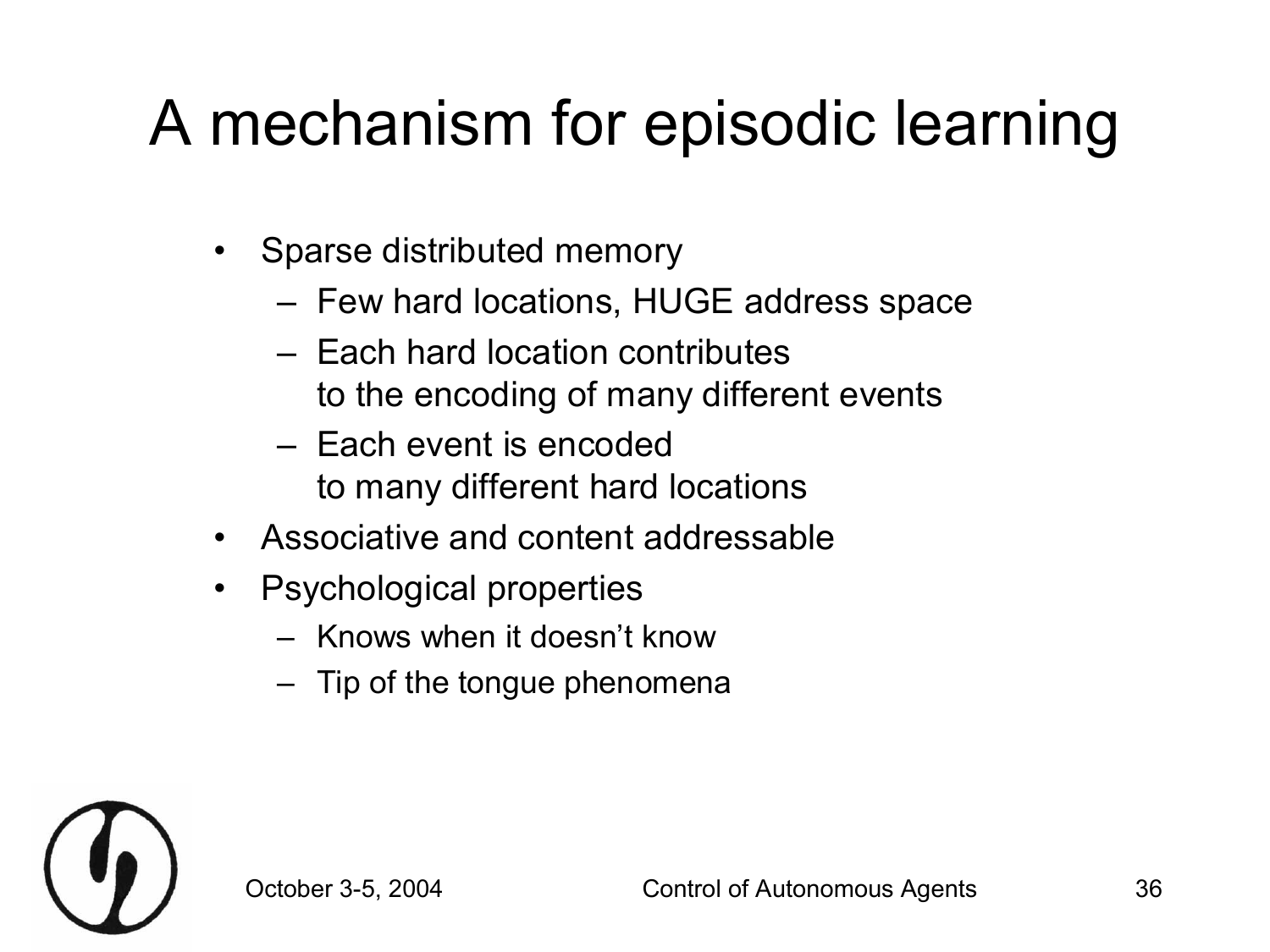#### A Mechanism for Procedural Learning

- Action selection via a scheme net
- Scheme (context, action, result, activation)
- Activation  $=$  current  $+$  base-level
- Learning reinforces base-level activation and creates new schemes
- Support multiple actions, both parallel and sequential

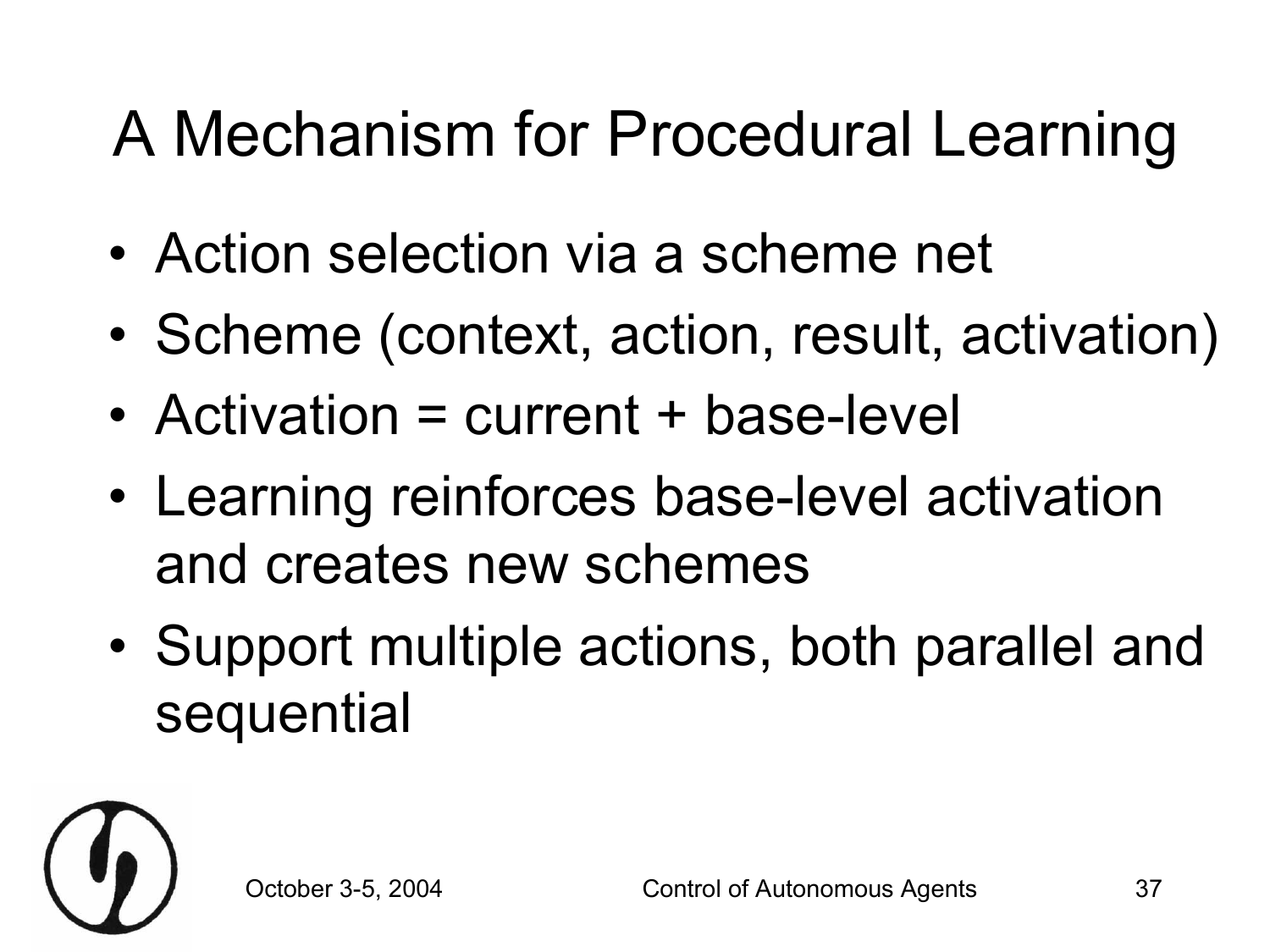## **Modifying Base-level Activation**

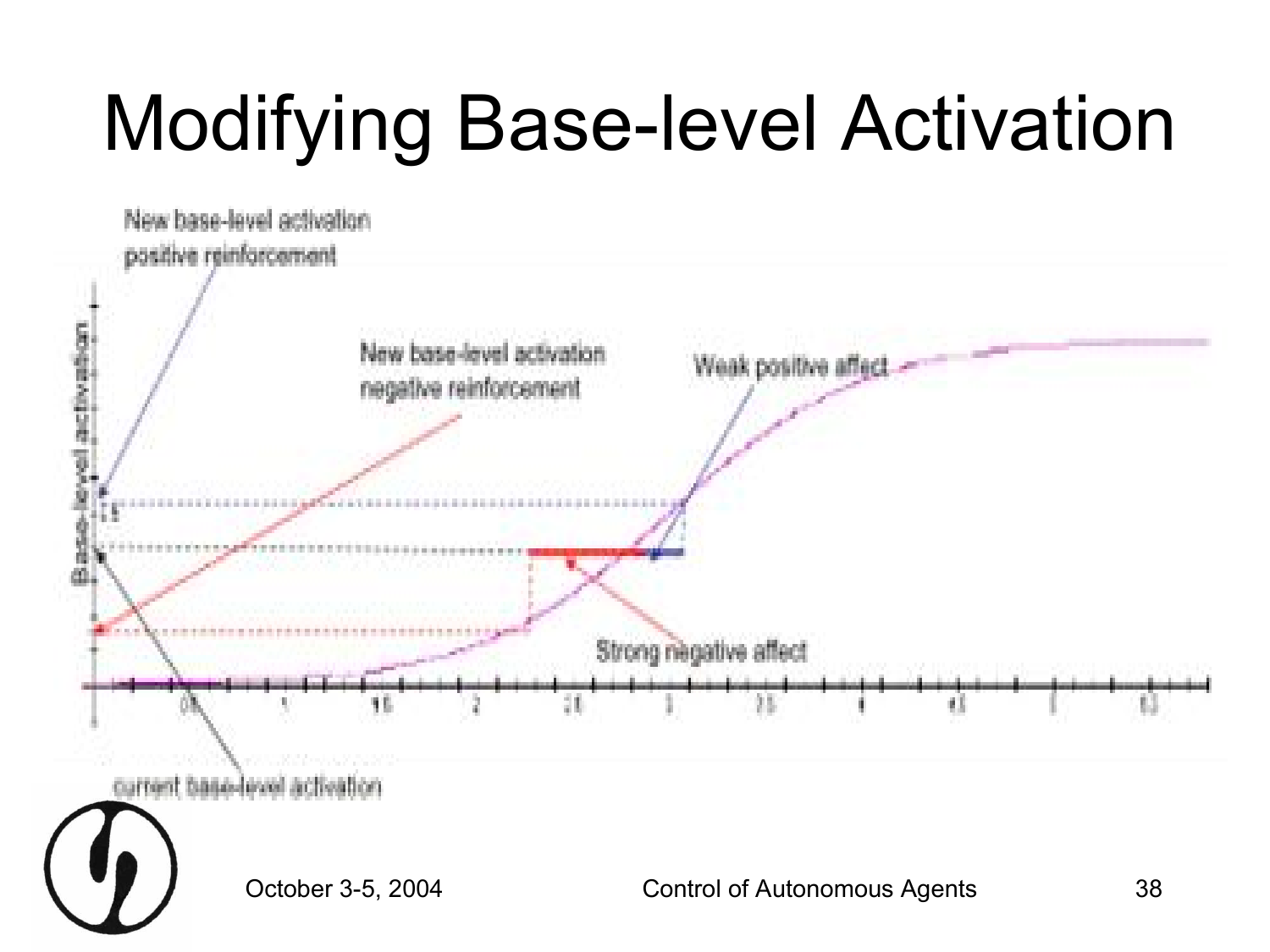## Decay Curve



- Low base-level activation rapid decay
- Saturated base-level activation almost no decay

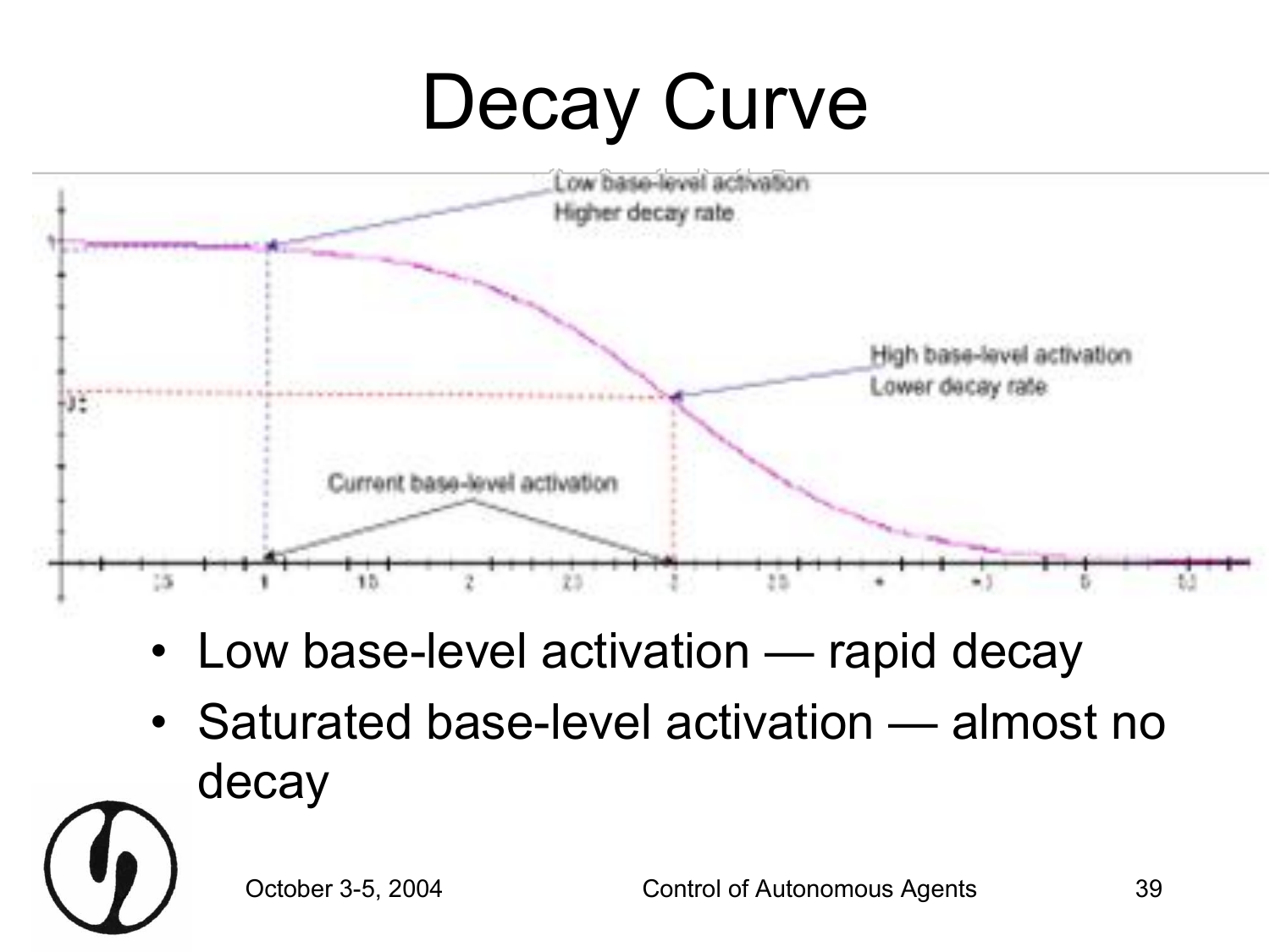## Selectionist & Instructionalist Learning

- Selectionist Learning
	- selected for reinforcement from a redundant repertoire
- Instructionalist Learning
	- new representations constructed
- LIDA learns in both modes

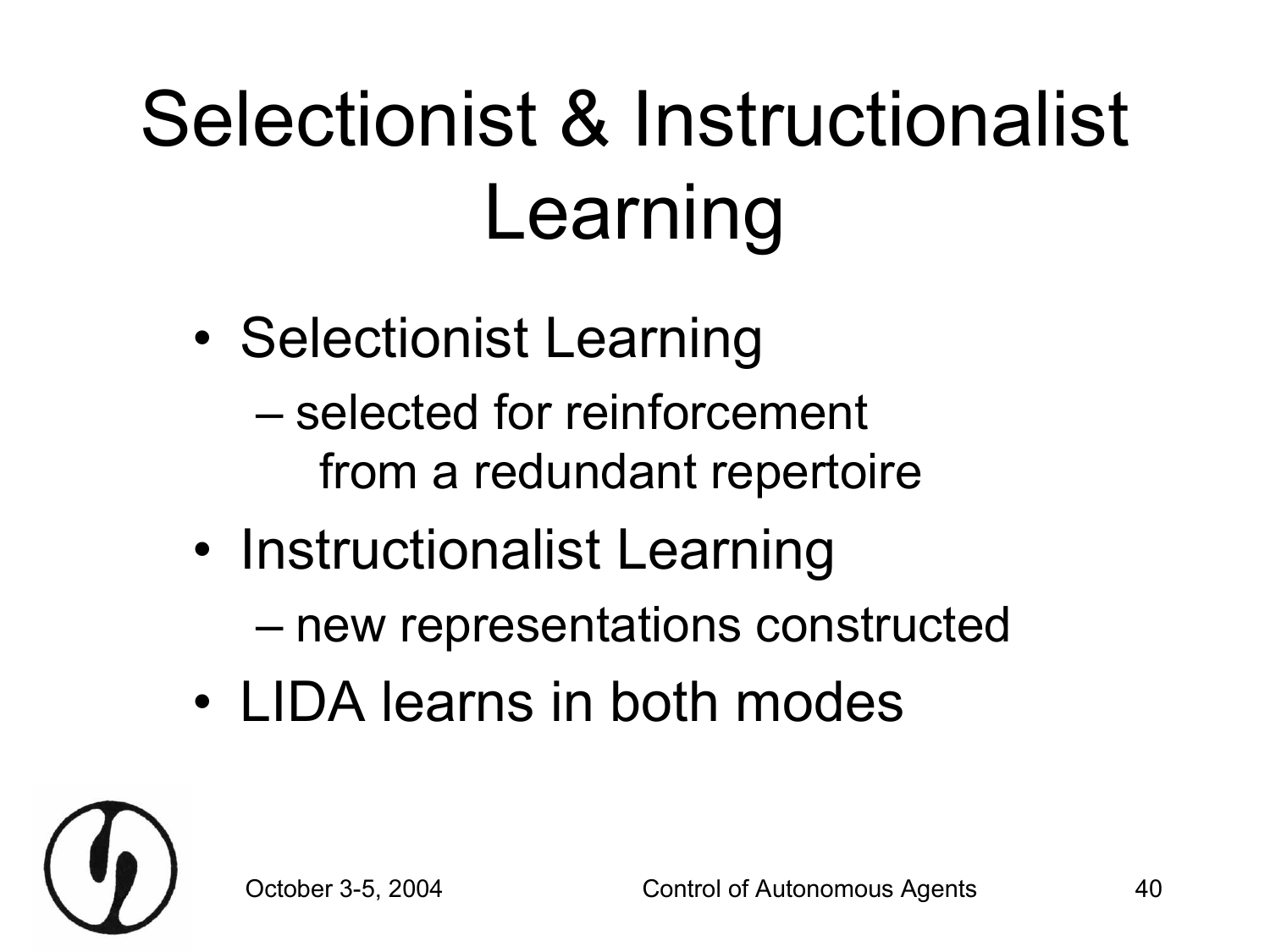## LIDA Research Directions

- Domain-independent LIDA technology – Almost complete
- Control of real-world cognitive robots – Collaboration with roboticists (Kawamura, etc.)
- Cognitive software agent controller for an image database
	- DARPA funding pending

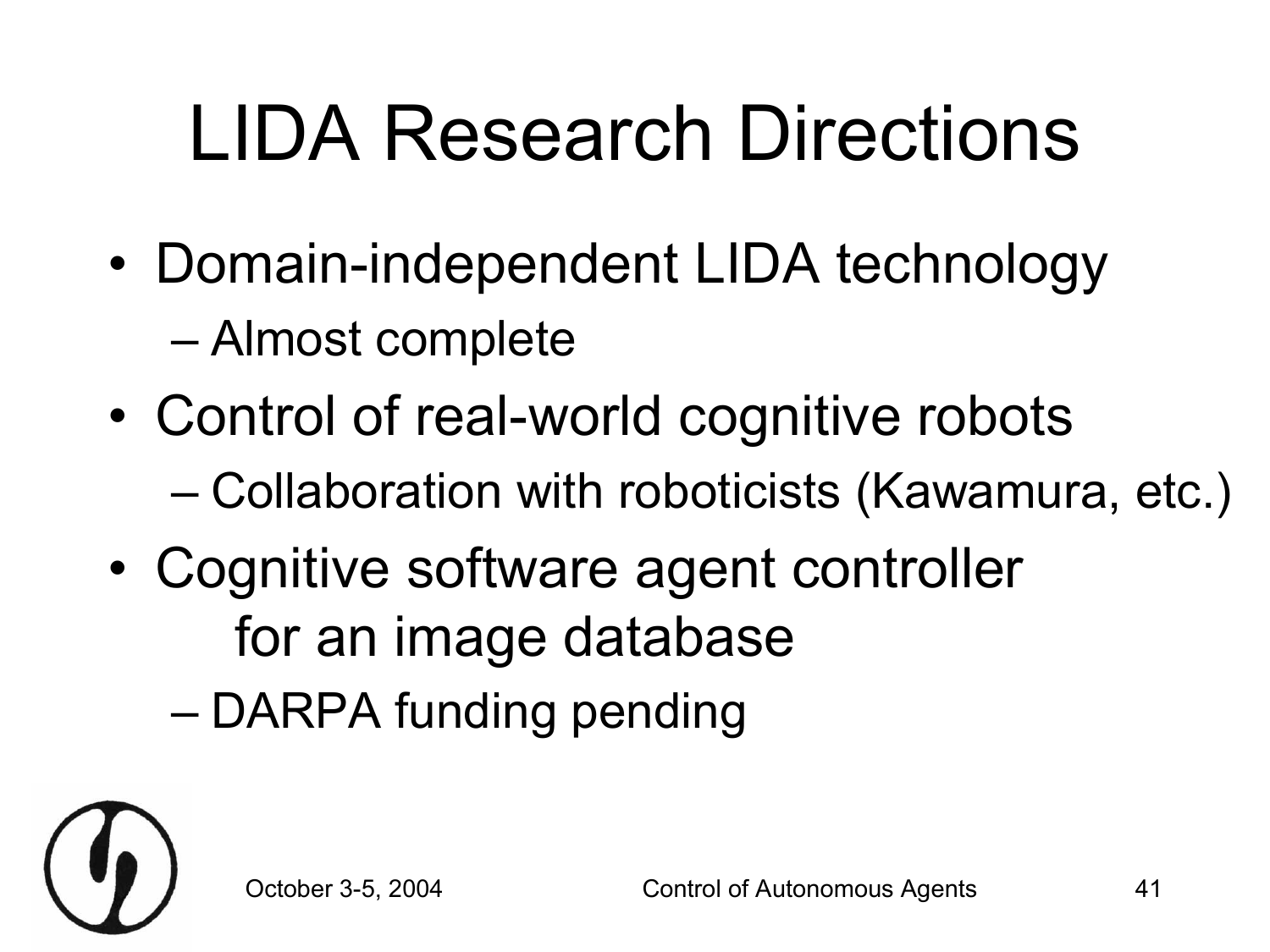#### Learning

- Consciousness suffices for learning
- Learning rate rises with arousal (feelings and emotions)
- Learning occurs quickly and easily, but decays rapidly